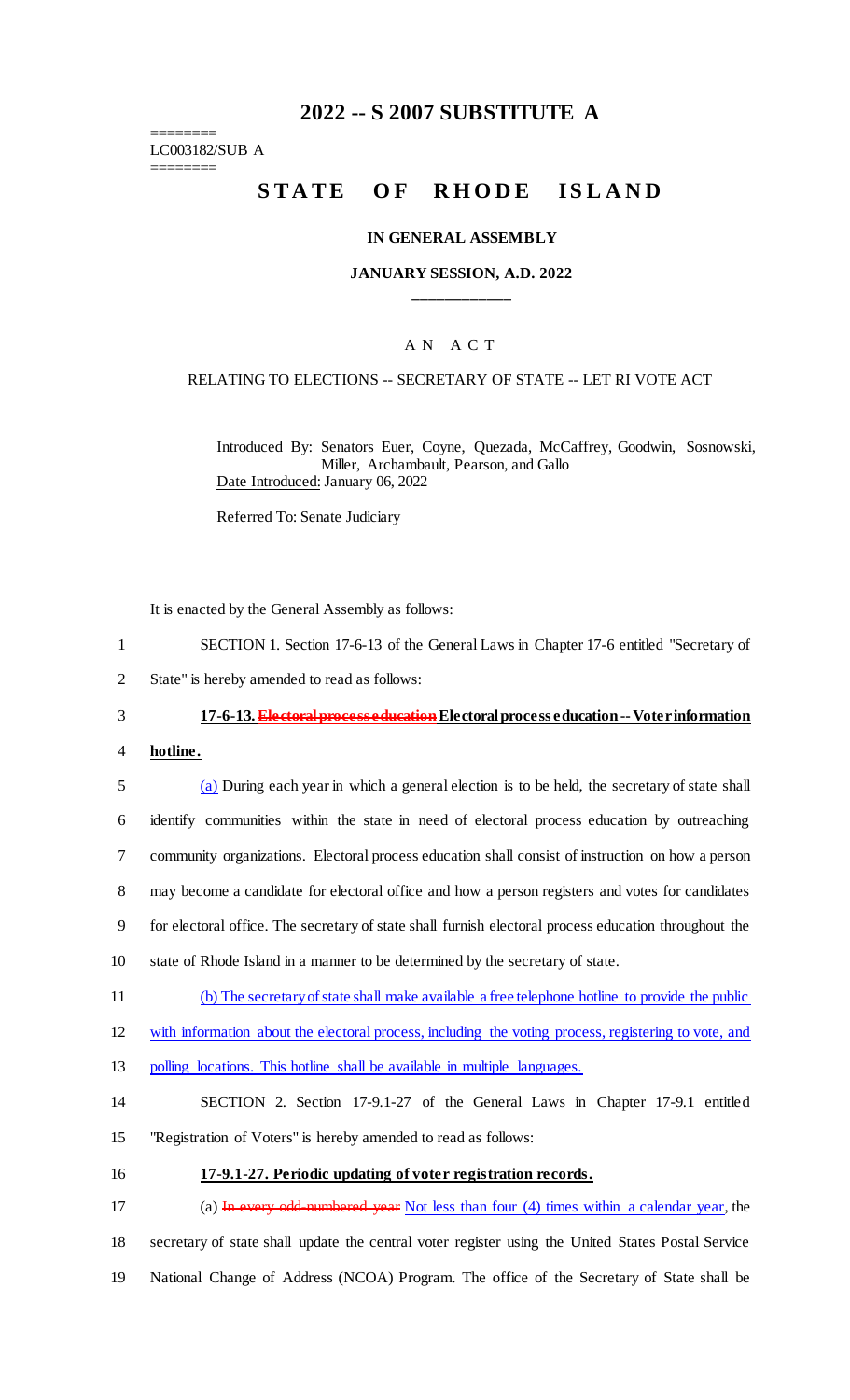responsible for obtaining the NCOA data and providing each local board of canvassers with their 2 data; provided, that the updating shall be performed by each local board. The NCOA list of address changes shall be compared by the local board with lists of registered voters, and if address changes are detected for any voter, the local board shall institute the confirmation process described in § 17-9.1-26.

 (b) Each local board of canvassers in each city or town shall send annually, a notice prescribed by the secretary of state and marked "Do Not Forward -- Return if Undeliverable", to every active registered voter who has not voted in the past five (5) calendar years and has not otherwise communicated with the board during that period of time, advising them of their current polling place and voting eligibility, and informing them that mail that is returned as undeliverable will initiate the confirmation process described in § 17-9.1-26; provided, however, that the local boards shall not be obligated to send such notice if the state or federal government fails to 13 appropriate the necessary funds. The mailing shall take place in all municipalities and be performed 14 in a uniform manner, in accordance with standards adopted by the secretary of state and the list 15 maintenance procedures provided by the National Voting Rights Act, 42 U.S.C. § 1973gg.

- (c) The secretary of state shall promulgate regulations for the uniform implementation of this section, consistent with all applicable federal voting laws.
- (d) Beginning ninety (90) days before any state election and through certification of that
- 19 election, local boards shall cease all list maintenance procedures required by this section.
- SECTION 3. Section 17-10-1 of the General Laws in Chapter 17-10 entitled "Canvassing the Lists of Qualified Electors" is hereby amended to read as follows:

### **17-10-1. Maintenance of registration -- Inactive file.**

 (a) The local board or its duly authorized agent shall maintain the files of registration cards in a condition that will correctly represent the registration of qualified voters at all times. It shall continually purge the cards of voters no longer qualified to vote in the city or town. It shall promptly record all changes of address, changes of name, and transfers and cancellations of registration.

 (b) If a confirmation card has been mailed to a registered voter at an address outside of the city or town of the voter's current registered address for voting purposes, or if the confirmation card has been mailed to an address within the same city or town where the voter is registered, which card was sent to confirm the voter's continuing residence within the city or town and not merely to confirm information provided by or through the postal service concerning a change of address within the city or town, and in both cases the voter has failed to respond to the confirmation card, the voter shall be stricken from the voting list and the voter registration shall be canceled if the voter has not voted or appeared to vote in an election during the period beginning on the date of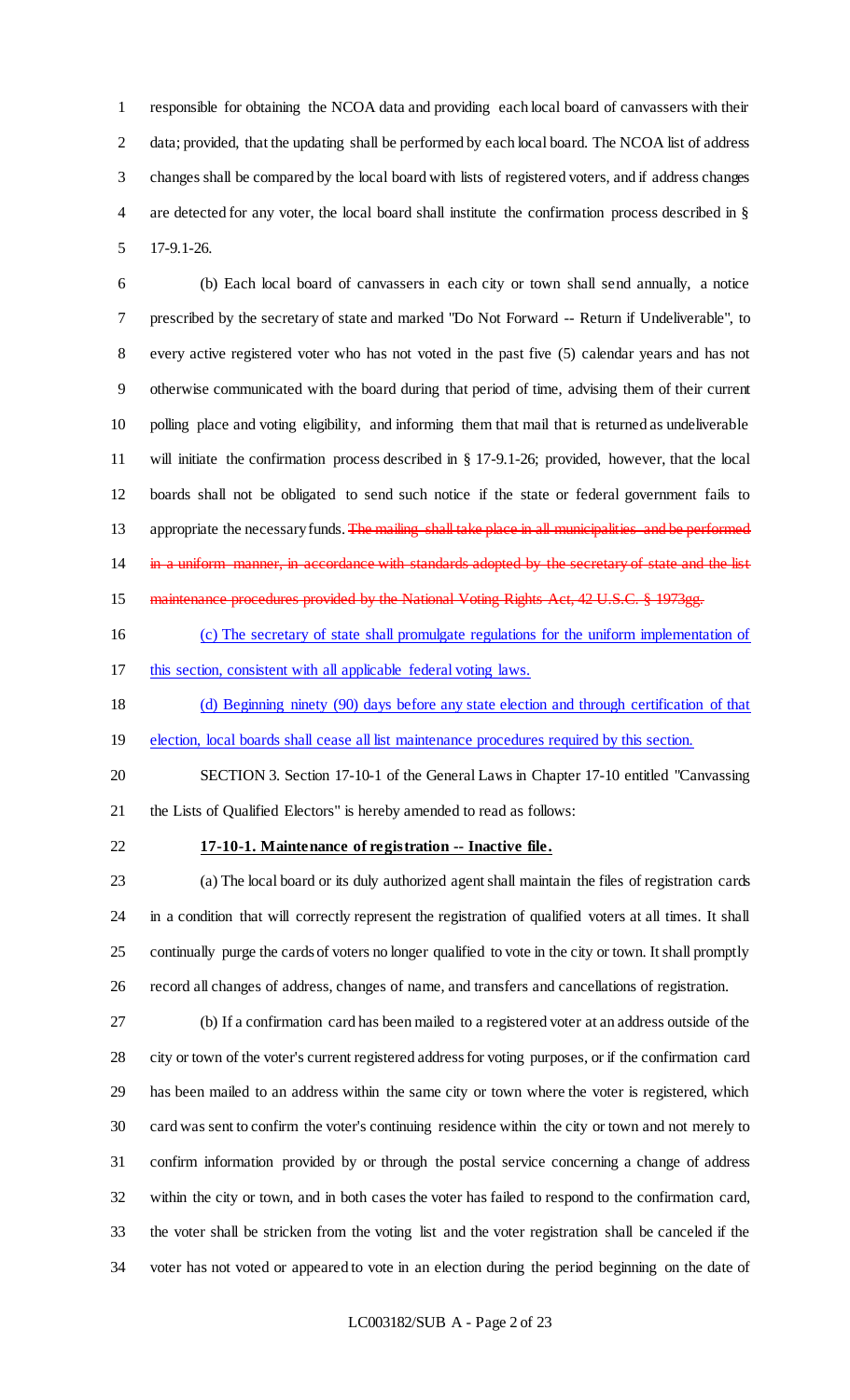mailing of the confirmation card and ending on the date after the date of the second general election that occurs after the date of mailing of the card. Provided, that the registration of any person shall not be canceled during his or her service in the armed forces of the United States and during two (2) years thereafter. A voter whose registration has been canceled shall not thereafter be eligible to vote unless that voter shall again register in accordance with the provisions of this title and in accordance with the provisions of the Constitution of this state. The local board shall notify the secretary of state of any cancellation. The local board shall notify each voter whose registration has been canceled by a notice addressed to the voter at the voter's last known address, and a 9 memorandum that the notice has been sent shall be maintained on file by the local board; provided, 10 that failure to give or receive the notice shall not affect the cancellation of the voter's registration. The local board shall take affirmative action to purge the voter's name from its files of registration cards.

 (c) Using the central voter registration system, upon receipt of the monthly list of individuals who have died from the office of vital statistics, as prescribed by § 23-3-5 or provided 15 by the federal Social Security Administration's master death list, the secretary of state shall identify all voter registrations that may be reflected on the list and so notify electronically, the local board of canvassers of each applicable city or town. The local board, upon receipt of the list of deceased persons from the secretary of state, or upon receipt of an affidavit of death on forms prescribed by the secretary of state, shall promptly purge its files of registration cards by removing the cards of each deceased elector and canceling the voter registration information of the deceased elector from the central voter registration system.

 (d) The local board shall maintain a separate list of all new registrations and all transfers of registration which are received by the board within the thirty (30) day period prior to the close of registration prior to each primary, regular, and special election. The list shall be maintained until the time that the election is held.

 SECTION 4. Section 17-19-8.1 of the General Laws in Chapter 17-19 entitled "Conduct of Election and Voting Equipment, and Supplies" is hereby amended to read as follows:

#### **17-19-8.1. Ballots for voters who are blind, visually impaired or disabled.**

 (a) Any voter who is blind or visually impaired or disabled is eligible to request a special ballot for voting by mail ballot. Special mail ballots are available in Braille or tactile format.

 (b) Requests must be made in writing to the local board of canvassers where the person is 32 registered to vote <u>or through the electronic voter registration portal established by §§ 17-20-2.3 and</u> 33 17-20-8 at least forty-five (45) twenty-one (21) days before the election for which the voter is requesting the special ballot. In addition, the request will be valid for all elections held during the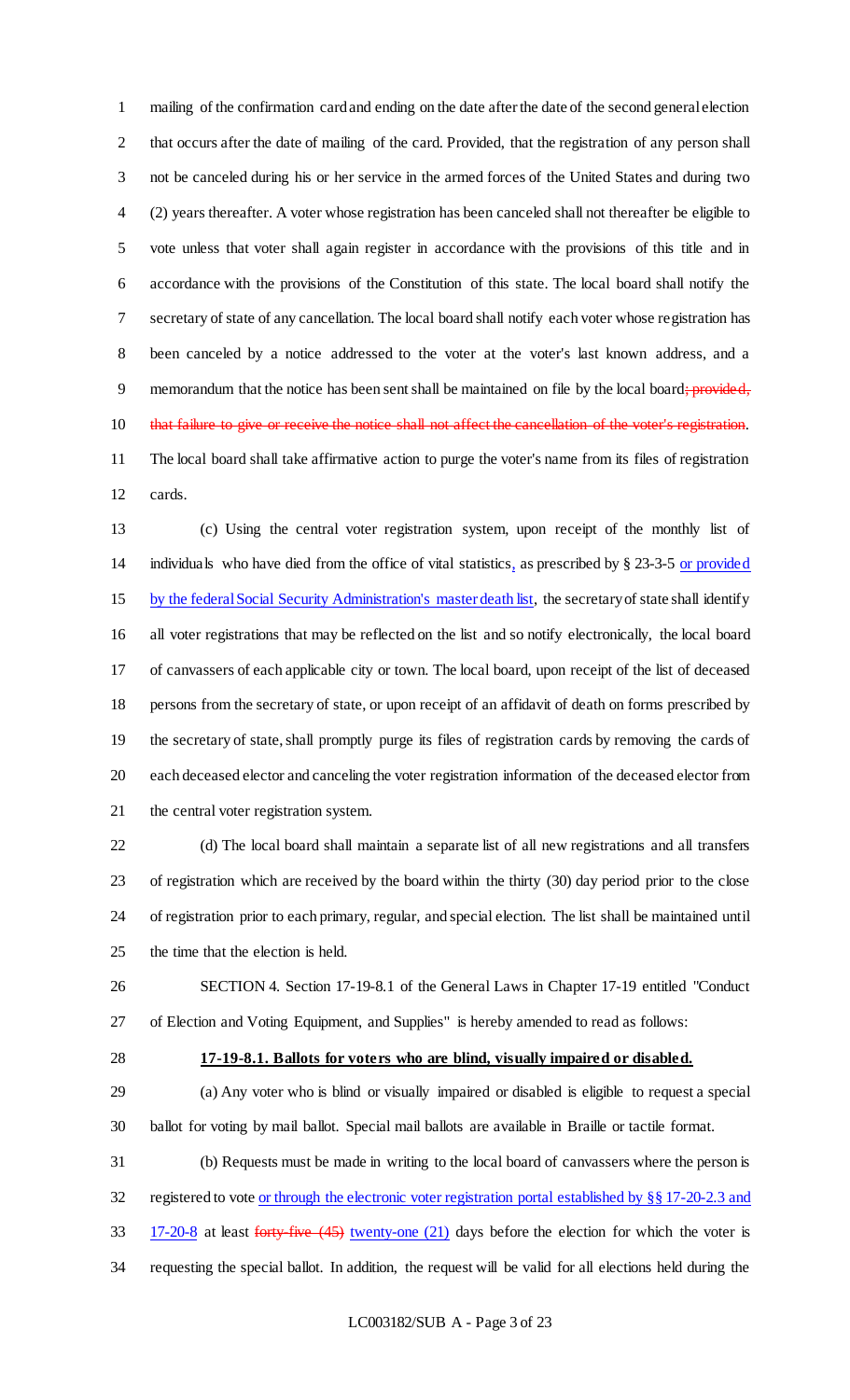calendar year in which the request was received and in which the voter is eligible to participate. Applicants must also file the appropriate mail ballot application as required by chapter 20 of this title for each election in which they wish to participate.

 (c) The office of the secretary of state shall prepare and provide the appropriate form, which shall be available at local boards and upon request from the office of the secretary of state. The voter may also choose to submit his or her request in writing without using the form provided, as long as the communication contains all of the required information. The request shall include the following information:

(1) The name and registered address of the voter;

(2) A daytime telephone number;

 (3) An indication of whether this request is for the entire calendar year or only for the next upcoming election;

 (4) The voter's political party affiliation, if the request for a special ballot is also for primaries;

(5) Indicate the special ballot format.

 (d) All requests received by local boards must be processed and forwarded to the office of the secretary of state within twenty-four (24) hours of receipt. The secretary of state shall maintain a list of all persons requesting special Braille or tactile mail ballots and must forward a copy of the list to the state board of elections at least eighteen (18) days before the date of any election.

 (e) The state board may adopt rules and regulations for the procedure for the manual reproduction of voted ballots, when necessary, and the tabulation of Braille and tactile mail ballots.

 (f) The office of the secretary of state shall be responsible for the preparation and distribution of special Braille and tactile mail ballots. Whenever possible, the secretary of state shall prepare the Braille or tactile mail ballot so that the voted ballot can be read by the tabulation equipment, rather than being manually reproduced by election officials onto a machine readable ballot.

 (g) The office of the secretary of state may adopt rules and regulations setting forth the procedure for the preparations and distribution of the Braille and tactile mail ballots.

 (h) The office of the secretary of state shall prepare and publish a guide describing the types of ballots available and the manner in which each ballot can be voted. This guide shall be revised whenever the types of ballots available are updated. This guide shall be available in print, Braille, audio, or other accessible formats.

 (i) The office of the secretary of state shall establish a special Braille and tactile ballot program for voters who are blind or visually impaired. The office of the secretary of state shall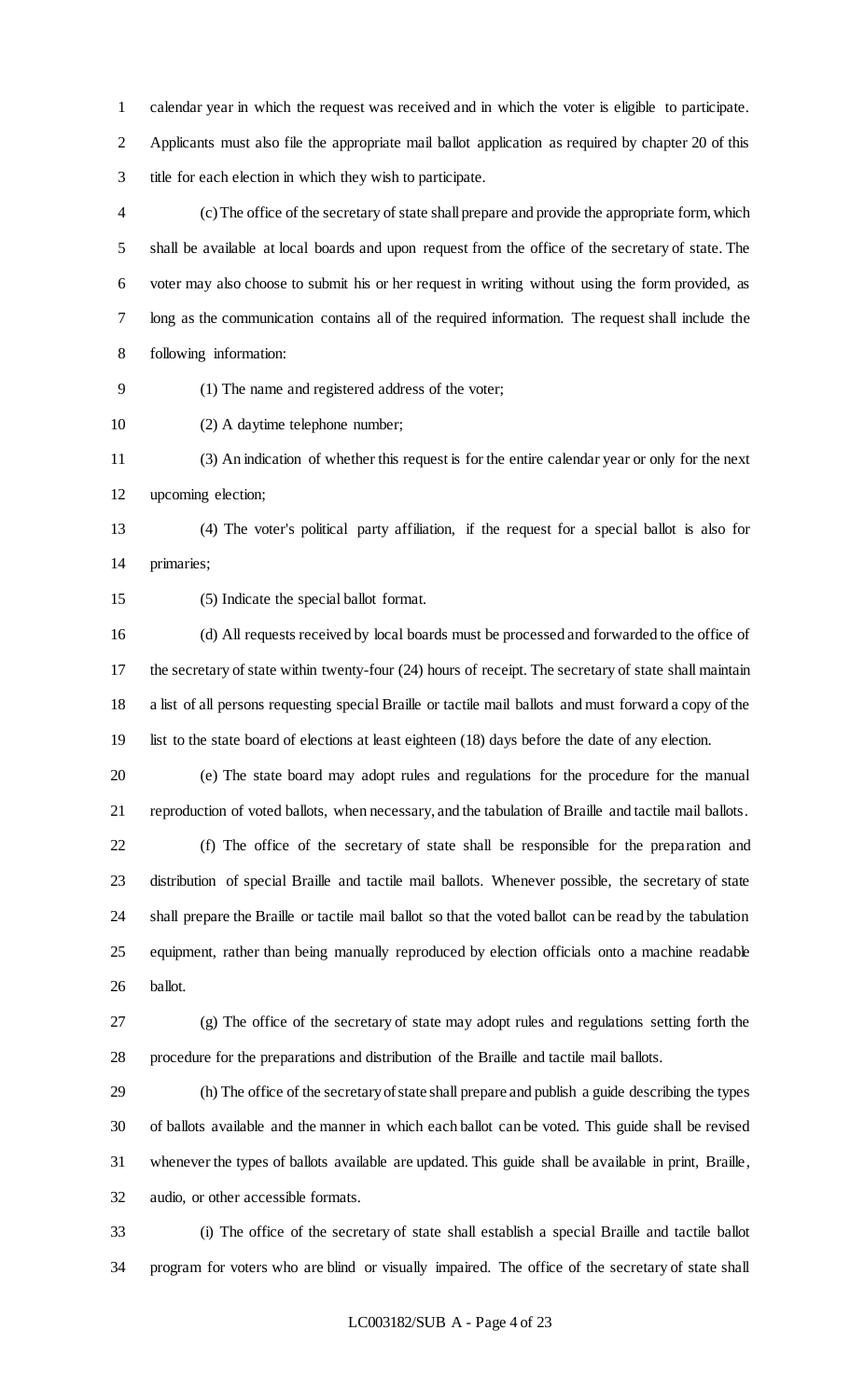expand the special ballot service to other voters with disabilities, as feasible, as determined by the secretary of state, and incorporate other accessible formats as technology and resources allow.

 (j) In accordance with the Help America Vote Act of 2003, the voting system at each polling place shall be accessible for individuals with disabilities, including nonvisual accessibility for the blind and visually impaired, in a manner that provides the same opportunity for access and participation as for other voters.

 SECTION 5. Sections 17-20-1, 17-20-1.1, 17-20-2, 17-20-2.1, 17-20-2.2, 17-20-3, 17-20- 8, 17-20-9, 17-20-10, 17-20-13, 17-20-13.1, 17-20-14, 17-20-14.1, 17-20-14.2, 17-20-21, 17-20- 23, 17-20-24.1 and 17-20-30 of the General Laws in Chapter 17-20 entitled "Mail Ballots" are hereby amended to read as follows:

# **17-20-1. Voting by mail ballot.**

 The electors of this state who, for any of the reasons set forth in § 17-20-2, being otherwise 13 qualified to vote, are unable to vote in person, shall have the right to vote, in the manner and time provided by this chapter, in all general and special elections and primaries, including presidential primaries in this state for electors of president and vice-president of the United States, United States senators in congress, representatives in congress, general officers of the state, senators and representatives in the general assembly for the respective districts in which the elector is duly qualified to vote, and for any other officers whose names appear on the state ballot and for any city, town, ward, or district officers whose names appear on the respective city or town ballots in the ward or district of the city or town in which the elector is duly qualified to vote, and also to approve or reject any proposition of amendment to the Constitution or other propositions appearing on the state, city, or town ballot.

#### **17-20-1.1. Declaration of policy.**

24 Those electors who are unable to vote in person at the polls for the reasons set forth in §  $25 \frac{17-20-2}{2}$  vote by mail are entitled to vote in a manner which reasonably guarantees the secrecy of their ballots. The procedures set forth in this chapter are designed to promote the effective exercise of their rights while safeguarding those voters who utilize the mail ballot process from harassment, intimidation, and invasion of privacy. The procedures are intended to prevent misuse of the 29 electoral system by persons who are not eligible to vote by mail ballot. The provisions of this chapter shall be interpreted to effectuate the policies set forth in this section.

#### **17-20-2. Eligibility for mail ballots.**

Any otherwise qualified elector may vote by mail ballot in the following circumstances:

(1) An elector, within the State of Rhode Island who is incapacitated to the extent that it

would be an undue hardship to vote at the polls because of illness, or mental or physical disability,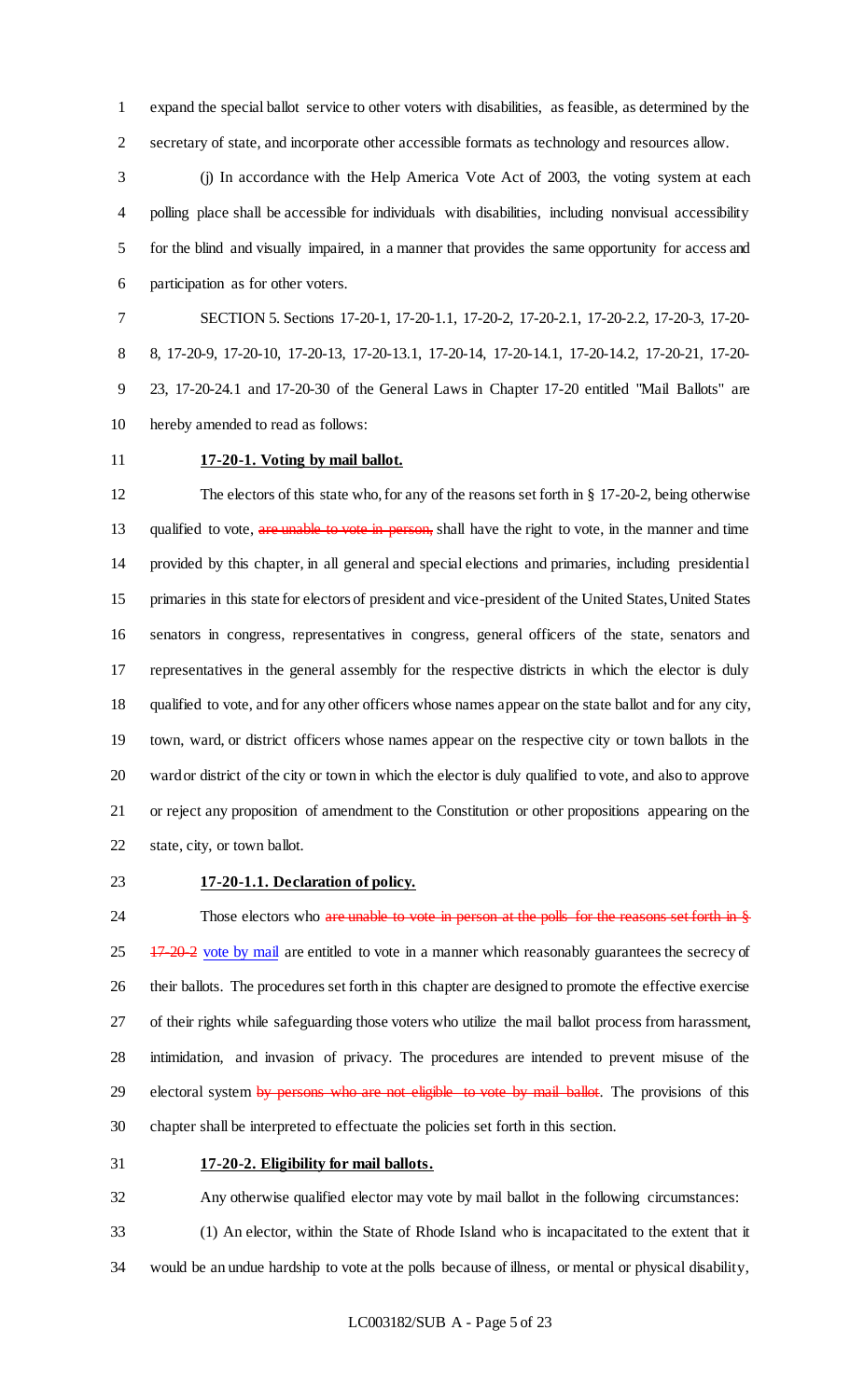- blindness, or serious impairment of mobility;
- (2) An elector who is confined in any hospital, convalescent home, nursing home, rest home, or similar institution, public or private, within the State of Rhode Island;
- (3) An elector who will be temporarily absent from the state because of employment or service intimately connected with military operations or who is a spouse or legal dependent residing with that person, or a United States citizen that will be outside of the United States;
- 

 (4) An elector who may not be able to vote at his or her polling place in his or her city or town on the day of the election chooses to vote by mail for any reason.

# **17-20-2.1. Requirements for validity of mail ballot and mail ballot applications.**

 (a) Any legally qualified elector of this state whose name appears upon the official voting list of the city, town, or district of the city or town where the elector is qualified, and who desires to avail himself or herself of the right granted to him or her by the Constitution and declared in this 13 chapter, may obtain from the local board in the city or town an affidavit a form prepared by the secretary of state as prescribed in this section, setting forth the elector's application for a mail ballot 15 or may apply online in accordance with § 17-20-2.3.

- (b) Whenever any person is unable to sign his or her name because of physical incapacity or otherwise, that person shall make his or her mark "X".
- (c) The application, when duly executed, shall be delivered To receive a ballot in the mail, 19 an elector must submit an application in person or by mail, so that it is received by the local board, 20 or received electronically through the portal established by § 17-20-2.3, not later than four o'clock (4:00) p.m. on the twenty-first (21st) day before the day of any election referred to in § 17-20-1.
- (d) In addition to those requirements set forth elsewhere in this chapter, a mail ballot, in order to be valid, must have been cast in conformance with the following procedures:
- (1) All mail ballots issued pursuant to subdivision 17-20-2(1) shall be mailed to the elector at the Rhode Island address provided by the elector on the application. In order to be valid, the 26 voter must affix his or her signature on all certifying envelopes containing a voted ballot must be 27 made before a notary public or before two (2) witnesses who shall set forth their addresses on the
- form.
- (2) All applications for mail ballots pursuant to § 17-20-2(2) must state under oath the name and location of the hospital, convalescent home, nursing home, or similar institution where the elector is confined. All mail ballots issued pursuant to subdivision 17-20-2(2) shall be delivered to the elector at the hospital, convalescent home, nursing home, or similar institution where the 33 elector is confined; and the ballots shall be voted and witnessed in conformance with the provisions 34 of  $\frac{17-20-14}{6}$ .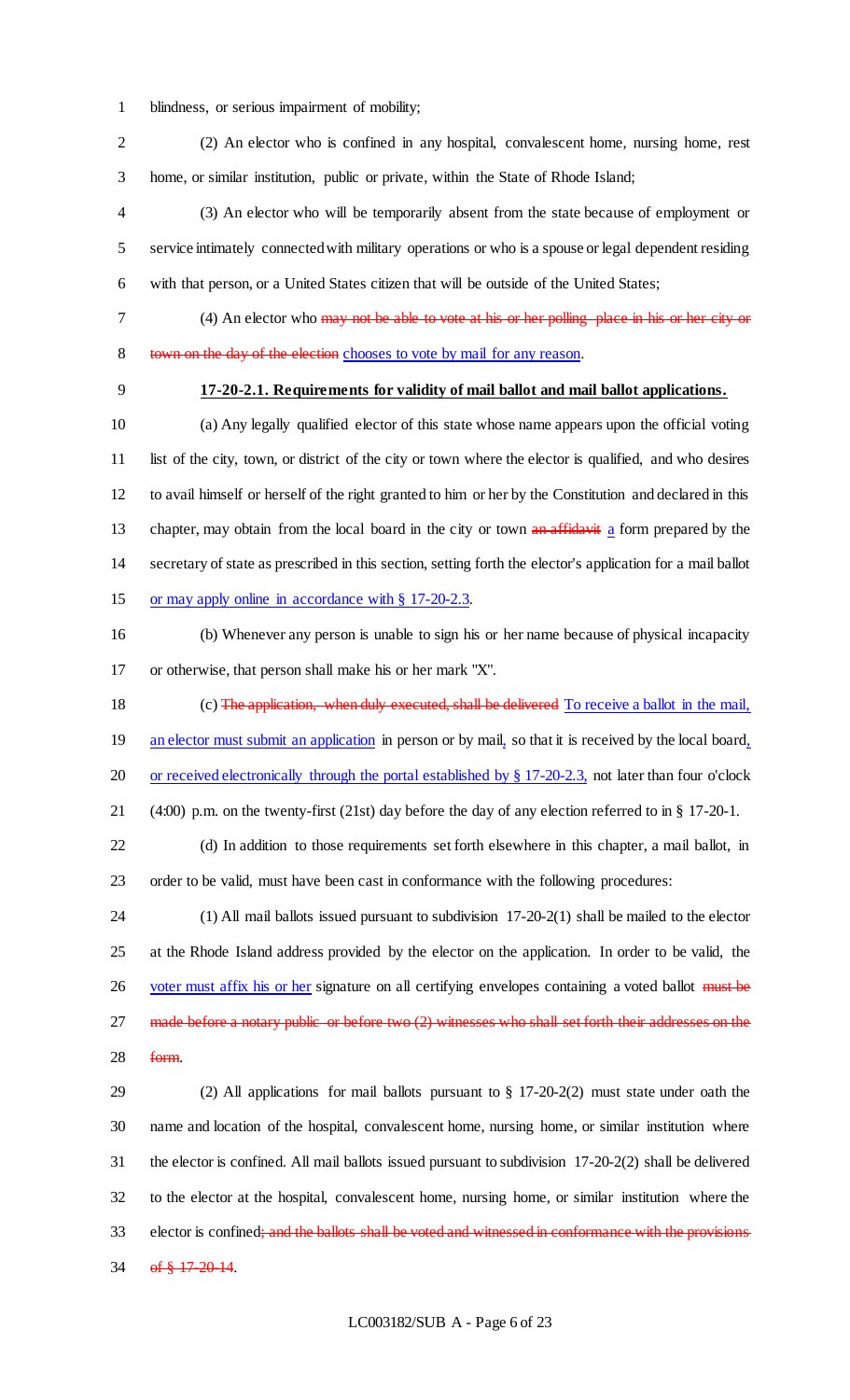(3) All mail ballots issued pursuant to subdivision 17-20-2(3) shall be mailed to the address provided by the elector on the application or sent to the board of canvassers in the city or town where the elector maintains his or her voting residence. In order to be valid, the voter must affix 4 his or her signature of the elector on the certifying envelope containing voted ballots does not need 5 to be notarized or witnessed. Any voter qualified to receive a mail ballot pursuant to subdivision 17-20-2(3) shall also be entitled to cast a ballot pursuant to the provisions of United States Public Law 99-410 ("UOCAVA Act").

 (4) All mail ballots issued pursuant to subdivision 17-20-2(4) may be mailed to the elector at the address within the United States provided by the elector on the application or sent to the board of canvassers in the city or town where the elector maintains his or her voting residence. In 11 order to be valid, the voter must affix his or her signature on all certifying envelopes containing a 12 voted ballot must be made before a notary public, or other person authorized by law to administer 13 oaths where signed, or where the elector voted, or before two (2) witnesses who shall set forth their 14 addresses on the form. In order to be valid, all ballots sent to the elector at the board of canvassers, must be voted in conformance with the provisions of § 17-20-14.2.

 (e) Any person knowingly and willfully making a false application or certification, or knowingly and willfully aiding and abetting in the making of a false application or certification, shall be guilty of a felony and shall be subject to the penalties provided for in § 17-26-1.

 (f) In no way shall a mail ballot application be disqualified if the voter's circumstances change between the time of making the application and voting his or her mail ballot as long as voter remains qualified to receive a mail ballot under the provisions of § 17-20-2. The local board of canvassers shall provide the state board of elections with written notification of any change in circumstances to a mail ballot voter.

### **17-20-2.2. Requirements for validity of emergency mail ballots.**

 (a) Any legally qualified elector of this state whose name appears upon the official voting 26 list of the town or district of the city or town where the elector is so qualified, who on account of 27 eircumstances manifested twenty (20) days or less prior to any election becomes is eligible to vote 28 by emergency mail ballot according to this chapter. Within twenty (20) days or less prior to any 29 election, the elector may obtain from the local board an application for an emergency mail ballot or may complete an emergency in-person mail ballot application on an electronic poll pad at the board of canvassers where the elector maintains his or her residence.

 (b) The emergency mail ballot application, when duly executed, shall be delivered in person or by mail so that it shall be received by the local board, or received electronically through the portal established by § 17-20-2.3, not later than four o'clock (4:00) p.m. on the last day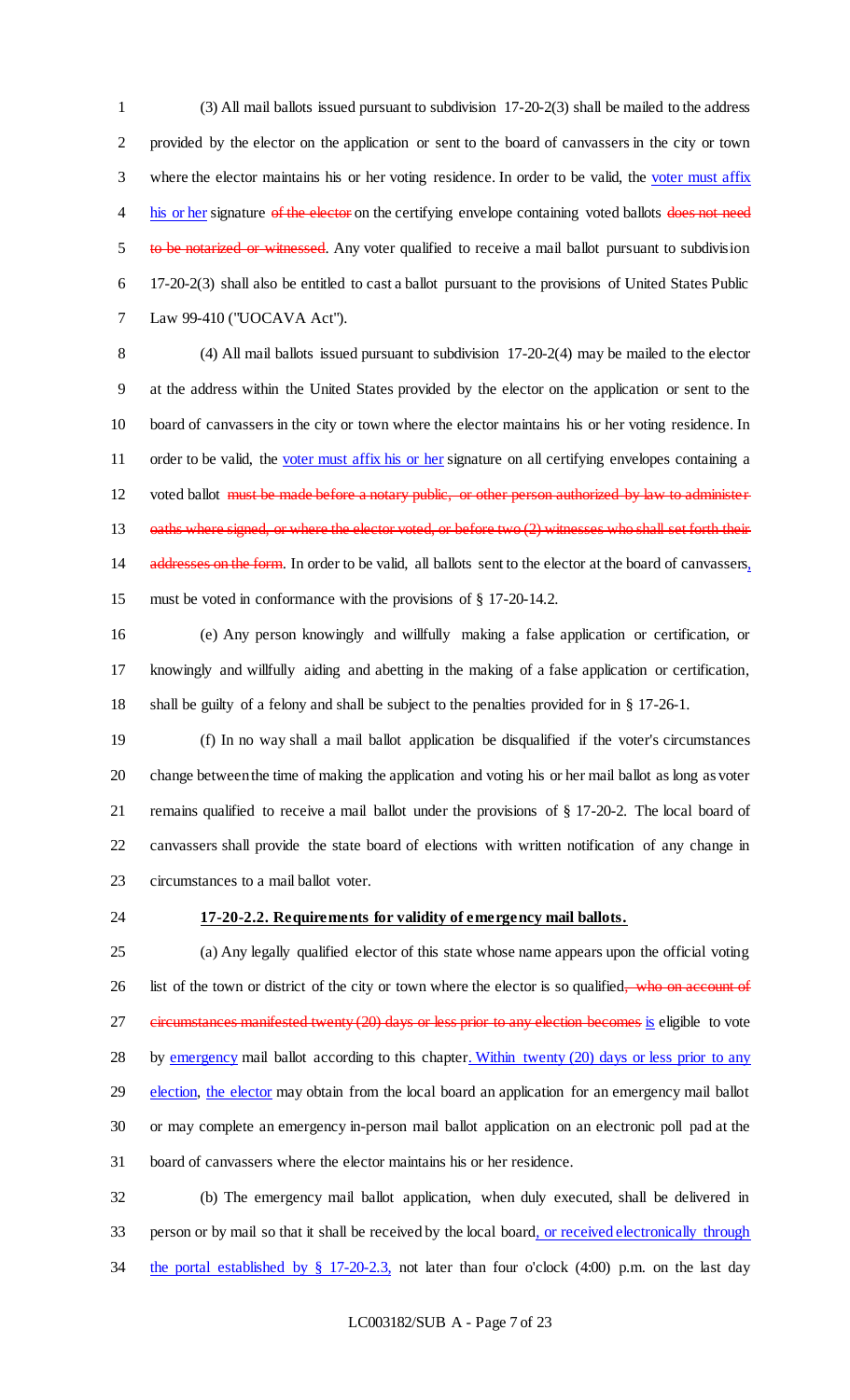preceding the date of the election.

 (c) The elector shall execute the emergency mail ballot application in accordance with the 3 requirements of this chapter<del>, which application shall contain a certificate setting forth the facts</del> 4 relating to the circumstances necessitating the application.

 (d) In addition to those requirements set forth elsewhere in this chapter, an emergency mail ballot, except those emergency mail ballots being cast pursuant to subsection (g) of this section, in order to be valid, must have been cast in conformance with the following procedures:

 (1) All mail ballots issued pursuant to § 17-20-2(1) shall be mailed to the elector at the state of Rhode Island address provided on the application by the office of the secretary of state, or delivered by the local board to a person presenting written authorization from the elector to receive 11 the ballots, or cast in private at the local board of canvassers. In order to be valid, the voter must 12 affix his or her signature of the voter on the certifying envelope containing a voted ballot must be 13 made before a notary public, or other person authorized by law to administer oaths where signed, or where the elector voted, or before two (2) witnesses who shall set forth their addresses on the 15 form. In order to be valid, all ballots sent to the elector at the board of canvassers must be voted in conformance with the provisions of § 17-20-14.2.

 (2) All applications for emergency mail ballots pursuant to § 17-20-2(2) must state under oath the name and location of the hospital, convalescent home, nursing home, or similar institution where the elector is confined. All mail ballots issued pursuant to this subdivision shall be delivered to the elector by the bipartisan pair of supervisors, appointed in conformance with this chapter, and 21 shall be voted and witnessed in conformance with the provisions of  $\S$  17-20-14.

 (3) All mail ballots issued pursuant to § 17-20-2(3) shall be mailed by the office of the secretary of state to the elector at an address provided by the elector on the application, or cast at the board of canvassers in the city or town where the elector maintains his or her voting residence. 25 The signature of the elector on the certifying envelope containing the voted ballots issued pursuant 26 to the subdivision does not need to be notarized or witnessed. Any voter qualified to receive a mail ballot pursuant to § 17-20-2(3) shall also be entitled to cast a ballot pursuant to the provisions of United States Public Law 99-410 ("UOCAVA Act").

 (4) All mail ballots issued pursuant to § 17-20-2(4) shall be cast at the board of canvassers in the city or town where the elector maintains his or her voting residence or mailed by the office of the secretary of state to the elector at the address within the United States provided by the elector on the application, or delivered to the voter by a person presenting written authorization by the 33 voter to pick up the ballot. In order to be valid, the voter must affix his or her signature of the voter 34 on all certifying envelopes containing a voted ballot must be made before a notary public, or other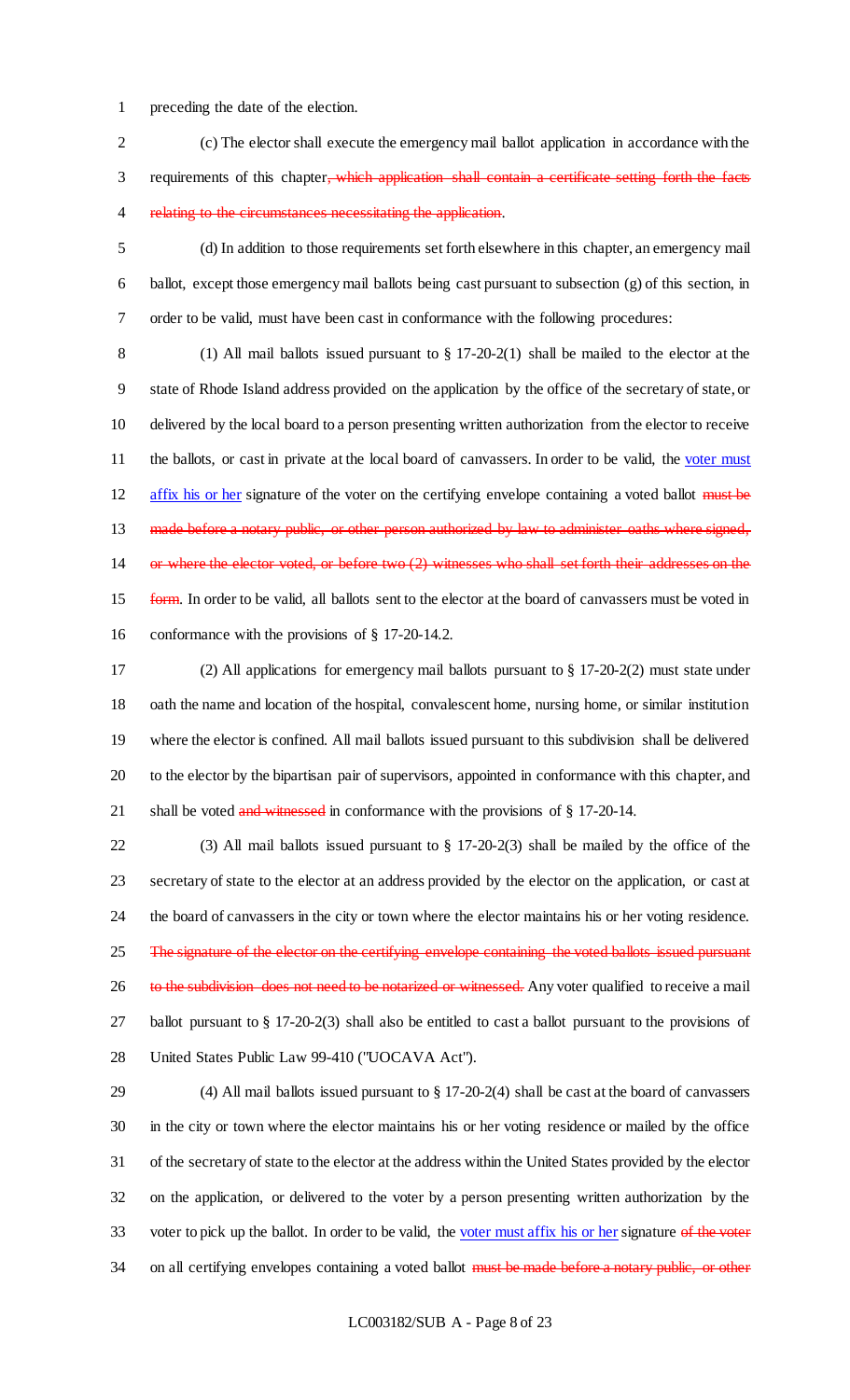person authorized by law to administer oaths where signed, or where the elector voted, or before two  $(2)$  witnesses who shall set forth their addresses on the form. In order to be valid, all ballots sent to the elector at the board of canvassers must be voted in conformance with the provisions of § 17-20-14.2.

 (e) The secretary of state shall provide each of the several boards of canvassers with a sufficient number of mail ballots for their voting districts so that the local boards may provide the appropriate ballot or ballots to the applicants. It shall be the duty of each board of canvassers to process each emergency ballot application in accordance with this chapter, and it shall be the duty of each board to return to the secretary of state any ballots not issued immediately after each election.

 (f) Any person knowingly and willfully making a false application or certification, or knowingly and willfully aiding and abetting in the making of a false application or certification, shall be guilty of a felony and shall be subject to the penalties provided for in § 17-26-1.

 (g) An emergency mail ballot application may be completed in person using an electronic poll pad provided by the board of canvassers upon presentation by the voter of valid proof of identity pursuant to § 17-19-24.2. Upon completion of the poll pad application, the voter shall be provided with a ballot issued by the secretary of state and upon completion of the ballot by the voter, the voter shall place the ballot into the state-approved electronic voting device, provided by the board of elections and secured in accordance with a policy adopted by the board of elections.

**17-20-3. Definitions.**

 (a) Wherever used in this chapter, every word importing only the masculine gender is construed to extend to, and include, females as well as males.

 (b) Whenever used in this chapter, "bipartisan pairs of supervisors" for primaries means a supervisor representing the endorsed candidates and a supervisor representing a majority of unendorsed candidates, and for nonpartisan elections and primaries means non-partisan pairs of supervisors.

 (c) Wherever used in this chapter, "employed outside of the United States" includes any person who is:

 (1) Employed by any agency, department or division of the United States government and who, by reason of that employment, resides outside of the continental United States;

(2) Employed outside the territorial limits of the United States; or

(3) A spouse or dependent residing with persons so employed.

(d) Wherever used in this chapter "services intimately connected with military operations"

includes members of religious groups or welfare agencies assisting members of the armed forces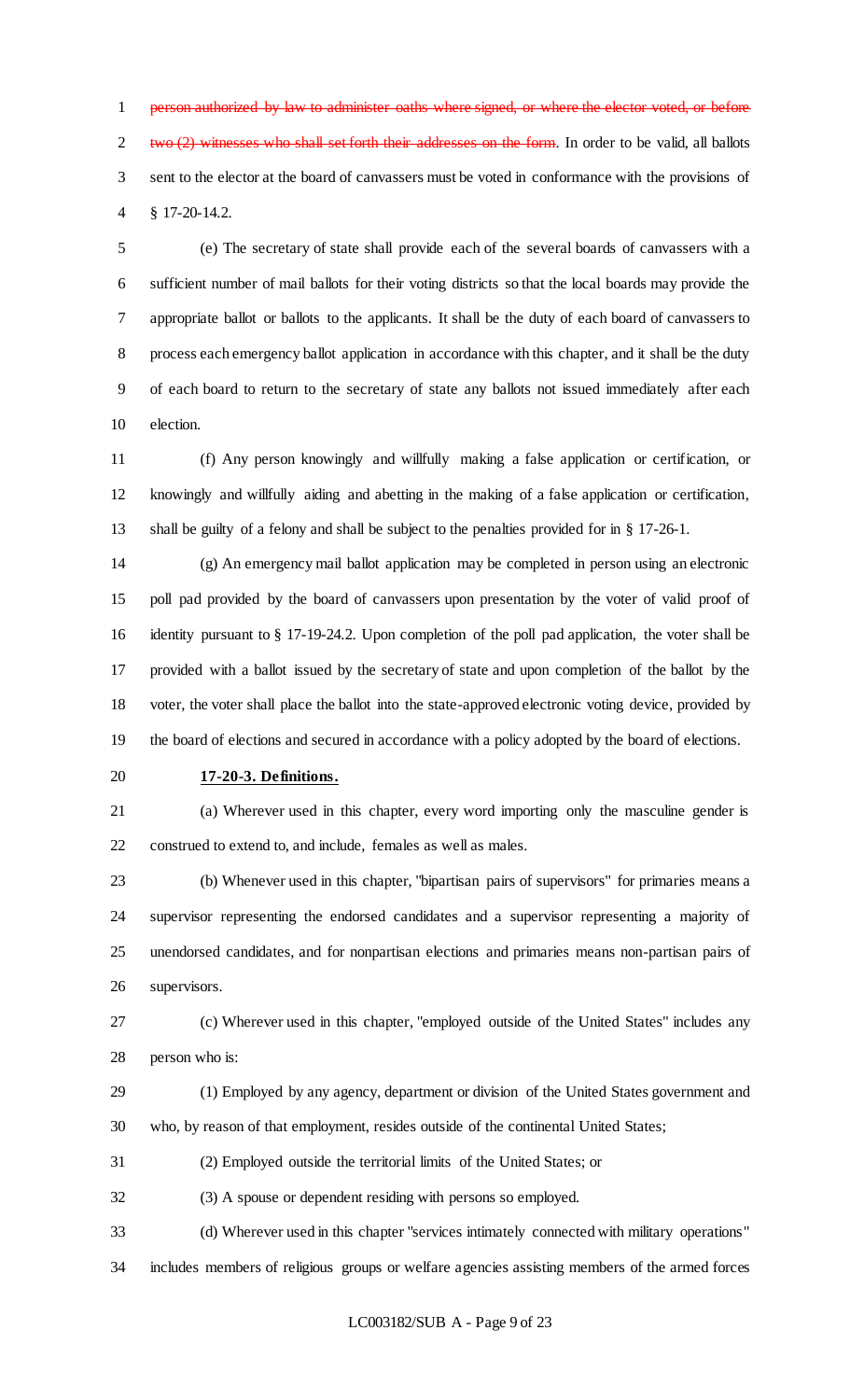who are officially attached to and serving with the armed forces and their spouses and dependents,

 and the spouses and dependents of members of the armed forces and of the merchant marine; provided, that the spouses and dependents are residing outside of the state with the members of the armed forces, merchant marine, or members of the religious or welfare agencies.

 (e) Whenever a signature is required by a voter in this chapter, "signature" also means the voter's mark "X" if the person is unable to sign his or her name because of physical incapacity or otherwise.

 (f) Whenever used in this chapter, "bipartisan" means not of the same recognized political party.

 (g) Whenever used in this chapter, "emergency" voting pursuant to § 17-20-2.2(g) shall be construed to mean "early" voting.

# **17-20-8. Application for ballot.**

 (a) Whenever any person is unable to sign his or her name because of physical incapacity or otherwise, that person shall make his or her mark "X".

 (b) Notwithstanding any other provision of this chapter as to time and manner thereof, it shall be the duty of the applicant to cause the mail ballot application or the emergency mail ballot application, as the case may be, to be processed by the local board so that the applicant may receive the ballot, cast it, and cause delivery thereof to be made to the state board not later than eight o'clock (8:00) p.m. on the date of election.

 (c) The local board shall maintain a separate list of names and addresses of all applicants 21 and their subscribing witnesses and a copy of the list shall be made available for inspection to any person upon request.

 (d) Any person knowingly and willfully making a false application or certification or knowingly and willfully aiding and abetting in the making of a false application or certification shall be guilty of a felony.

 (e) Voters shall be able to apply for a mail ballot electronically through the voter registration portal established by § 17-20-2.3.

 **17-20-9. Application by permanently disabled or incapacitated voters Application by permanently disabled or incapacitated voters and nursing home residents.**

 (a) A voter who is indefinitely confined because of physical illness or infirmity or is 31 disabled for an indefinite period <u>or who is a long-term resident in a nursing home,</u> may, by signing 32 an affidavit to that effect, request that an absentee a mail ballot application be sent to him or her automatically for every election. The affidavit form and instructions shall be prescribed by the secretary of state, and furnished upon request to any elector by each local board of canvassers. The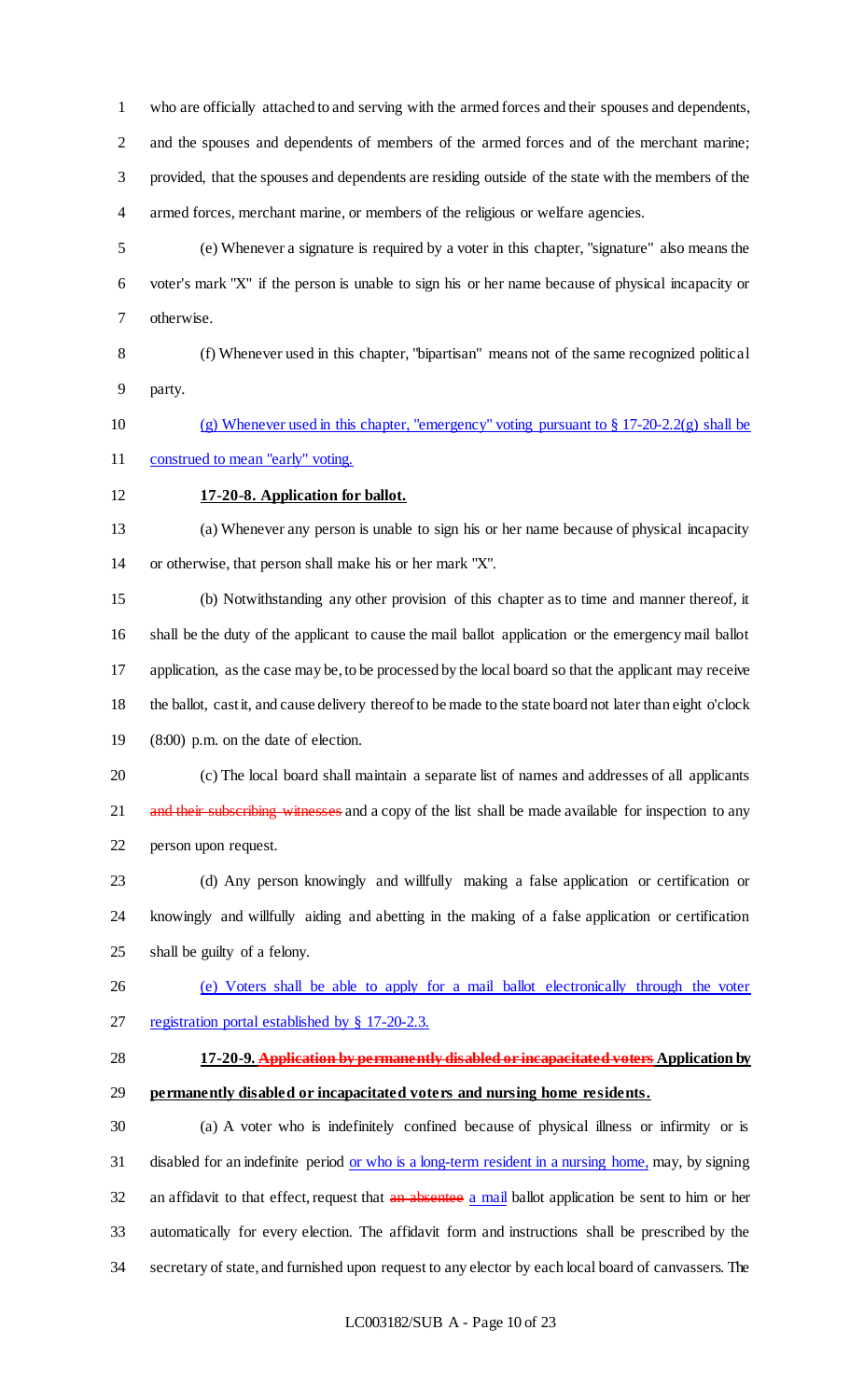1 envelope containing the absentee mail ballot application shall be clearly marked as not forwardable. If any elector is no longer indefinitely confined or is no longer residing in a nursing home, he or she shall notify the clerk of the local board of canvassers of this fact. The clerk shall remove the name of any voter from the mailing list established under this section upon receipt of reliable information that a voter no longer qualifies for the service. The voter shall be notified of the action within five (5) days after the board takes the action.

(b) The affidavit form and instructions prescribed in this section shall be mailed to the

8 applicant along with a stamped return envelope addressed to the local boards of canvassers. The

- secretary of state may process applications pursuant to this section through the online mail ballot
- application portal established by § 17-20-2.3.

(c) For purposes of this section, "nursing home" refers to facilities defined and licensed by

- the department of health. "Long-term" excludes any residents temporarily residing in such a facility
- for rehabilitation.
- (d) The secretary of state shall maintain a list in the central voter registration system of all voters who automatically receive applications for mail ballots, pursuant to this section.
- 

# **17-20-10. Certification of applications -- Issuance of ballots -- Marking of lists -- Mailing address.**

 (a) Upon receipt of the application, the local board shall immediately examine it and determine whether it complies with each of the requirements set forth by this chapter and compare the signature on the ballot application with the signature contained on the original registration card, except as may be otherwise provided by law, to satisfy itself that the applicant is a qualified voter. Upon determining that it does meet each requirement of this chapter and that the signature appears to be the same, the local board shall mark the application "accepted" and record in the space provided on the ballot application the senatorial, representative, and voting district in which the applicant should vote.

 (b) The local board shall also record the city or town code and district information in the mailing label section of the mail ballot application. The local board shall also print or type the name of the elector and the complete mailing address in that section. If the local board does not accept the application, the local board shall return the application to the elector, together with a form prescribed by the secretary of state, specifying the reason or reasons for the return of the application. (c) Not later than 4:00 p.m. on the eighteenth (18th) day before the day of any election referred to in this chapter or within seven (7) days of receipt by the local board, whichever occurs

 first, the local board shall certify the applications to the secretary of state through the CVRS system as this procedure is prescribed by the secretary of state. Upon the certification of a mail ballot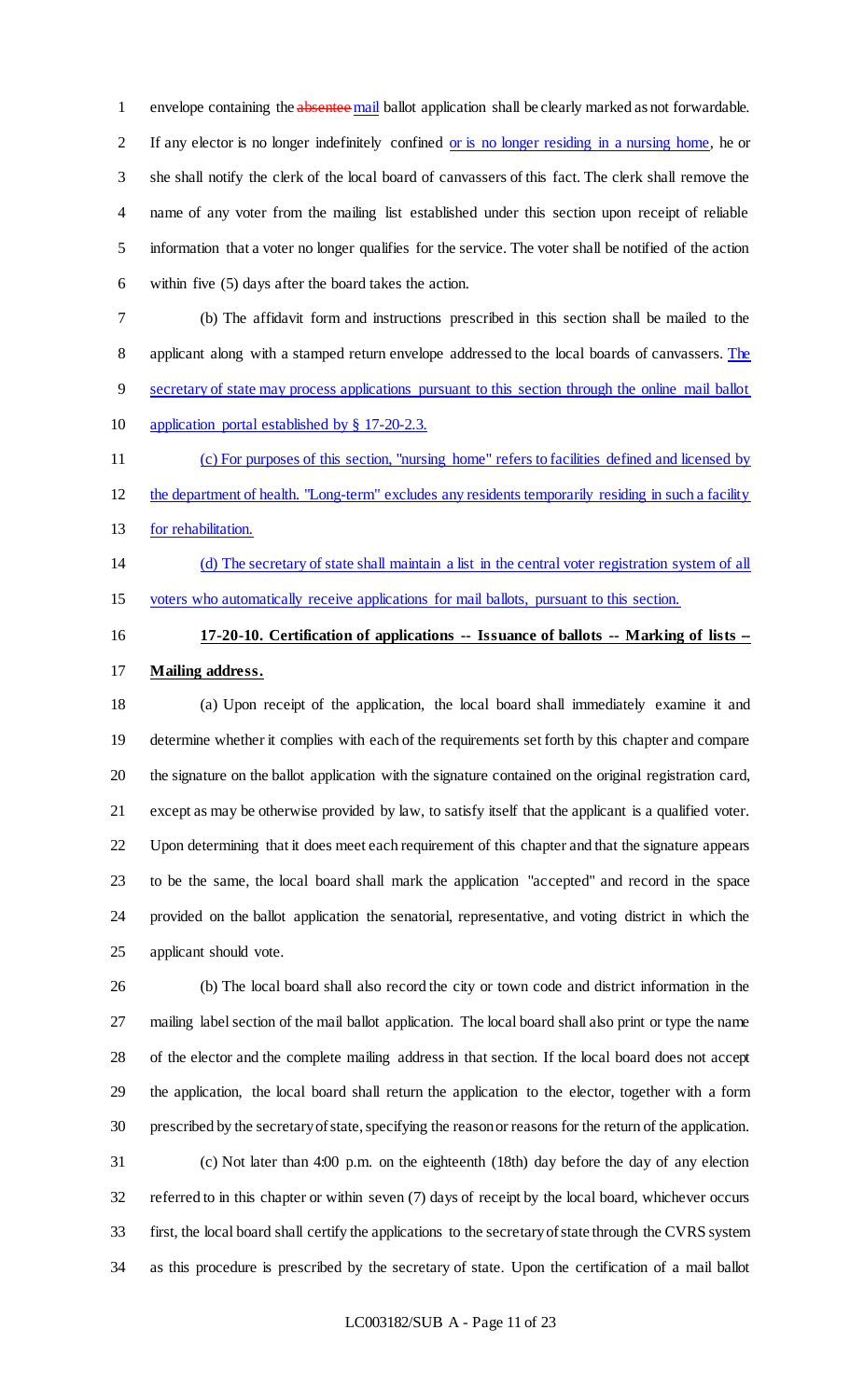application to the secretary of state, the local board shall enter on the voting list the fact that a mail ballot application for the voter has been certified and shall cause the delivery of the certified mail ballot applications together with the signed certified listing thereof in sealed packages to the state board of elections.

 (d)(1) Upon the ballots becoming available, the secretary of state shall immediately issue and mail, by first-class mail, postage prepaid, a mail ballot to each eligible voter who has been certified. With respect to voters who have applied for these mail ballots under the provisions of § 17-20-2(1), the secretary of state shall include with the mail ballots a stamped, return envelope addressed to the board of elections.

 (2) The secretary of state shall include on the mail ballot envelope a numerical or alphabetical code designating the city or town where the voter resides. The secretary of state shall 12 immediately thereafter indicate on the voter's record that the secretary of state has sent mail ballots; provided that this mark shall serve solely to indicate that a mail ballot has been issued and shall not be construed as voting in the election.

 (e) Prior to each election, the secretary of state shall also furnish to the chairperson of the state committee of each political party a list of the names and residence addresses of all persons to whom mail ballots have been issued. The secretary of state shall also furnish to a candidate for political office, upon request, a list of the names and residence addresses of all persons to whom mail ballots have been issued within his or her district.

 (f) If a ballot is returned to the secretary of state by the postal service as undeliverable, the secretary of state shall consult with the appropriate local board to determine the accuracy of the mailing address, and the secretary of state shall be required to remail the ballot to the voter using the corrected address provided by the local board. If the local board is unable to provide a different address than that to which the ballot was originally mailed, the ballot shall be reissued by the secretary of state to the board of canvassers in the city or town where the voter resides utilizing the numerical or alphabetical code established in subsection (d) of this section. The board shall then attempt to notify the voter at his or her place of residence that the ballot has been returned as 28 undeliverable. The ballot must be voted and witnessed in accordance with the provisions of this chapter.

 (g) The acceptance of a mail ballot application by the board of canvassers and the issuance of a mail ballot by the secretary of state shall not create any presumption as to the accuracy of the information provided by the applicant or as to the applicant's compliance with the provisions of this chapter. Any inaccuracy in the provided information or irregularity in the application may be raised as a challenge to the ballot before the board of elections at the time of certification. If the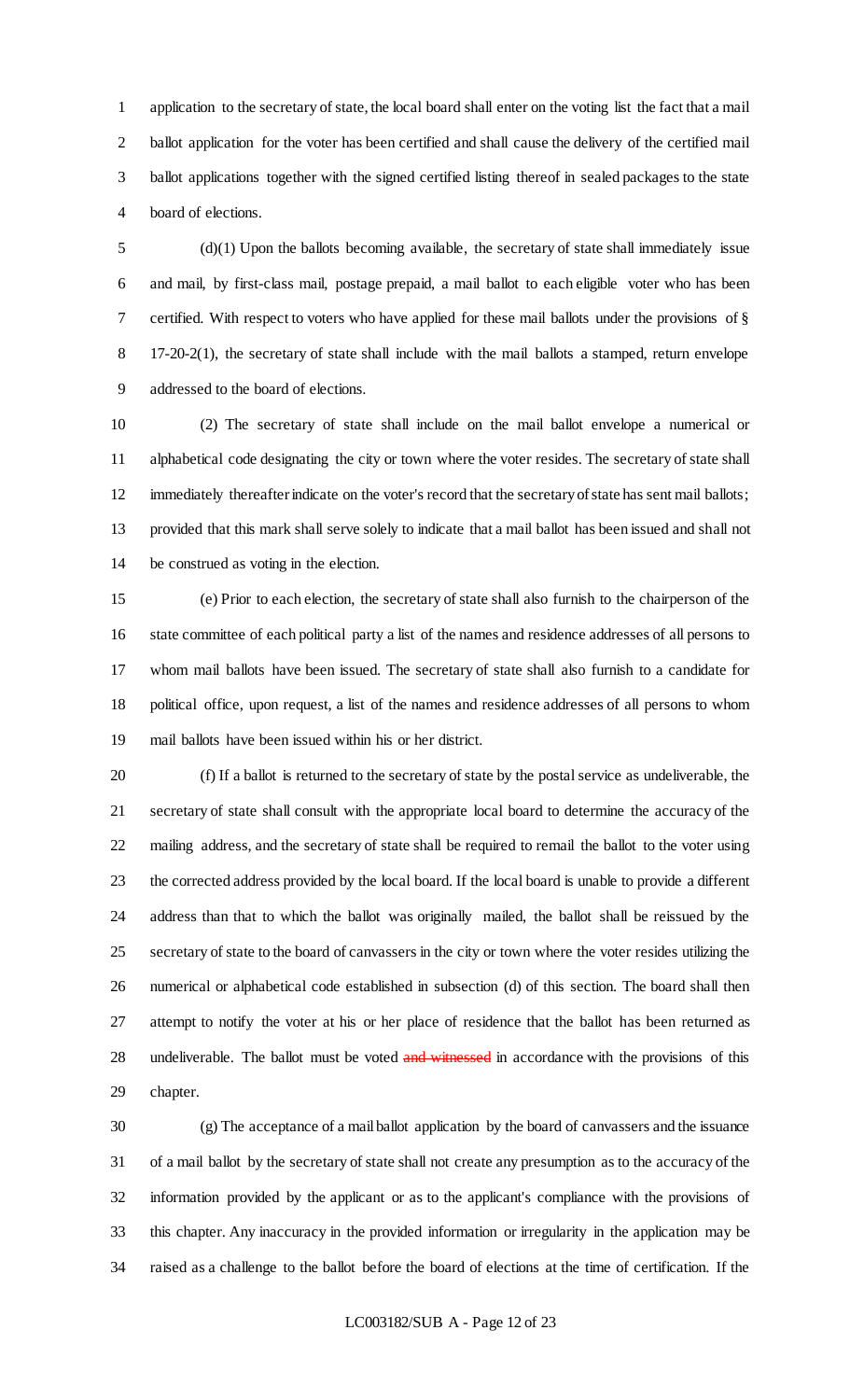|  |  | challenge raised at that time is meritorious, the ballot shall be voided. |  |  |  |
|--|--|---------------------------------------------------------------------------|--|--|--|
|  |  |                                                                           |  |  |  |

| $\overline{2}$ | (h) Within two (2) business days of receipt by the local board, the board shall certify                 |
|----------------|---------------------------------------------------------------------------------------------------------|
| 3              | emergency mail ballot applications and shall cause the delivery of the emergency mail ballot            |
| 4              | applications, and certification sheet in sealed packages to the state board of elections.               |
| 5              | 17-20-13. Form of application.                                                                          |
| 6              | The application to be subscribed by the voters before receiving a mail ballot shall, in                 |
| 7              | addition to those directions that may be printed, stamped, or written on it by authority of the         |
| 8              | secretary of state, be in substantially the following form:                                             |
| 9              | STATE OF RHODE ISLAND                                                                                   |
| 10             | APPLICATION OF VOTER FOR BALLOT FOR ELECTION ON                                                         |
| 11             | (COMPLETE HIGHLIGHTED SECTIONS)                                                                         |
| 12             | NOTE -- THIS APPLICATION MUST BE RECEIVED BY THE BOARD OF                                               |
| 13             | CANVASSERS OF YOUR CITY OR TOWN NOT LATER THAN 4:00 P.M ON ________                                     |
| 14             | <b>BOX A (PRINT OR TYPE)</b>                                                                            |
| 15             |                                                                                                         |
| 16             |                                                                                                         |
| 17             |                                                                                                         |
| 18             |                                                                                                         |
| 19             | <b>BOX B (PRINT OR TYPE)</b>                                                                            |
| 20             |                                                                                                         |
| 21             |                                                                                                         |
| 22             |                                                                                                         |
| 23             |                                                                                                         |
| 24             | FACSIMILE NUMBER (if applicable)______________________                                                  |
| 25             | I CERTIFY THAT I AM ELIGIBLE FOR A MAIL BALLOT ON THE FOLLOWING BASIS;                                  |
| 26             | (CHECK ONE ONLY)                                                                                        |
| 27             | () 1. I am incapacitated to such an extent that it would be an undue hardship to vote at the            |
| 28             | polls because of illness, mental or physical disability, blindness or a serious impairment of mobility. |
| 29             | If the ballot is not being mailed to your voter registration address (BOX A above) please provide       |
| 30             | the Rhode Island address where you are temporarily residing in BOX B above.                             |
| 31             | () 2. I am confined in a hospital, convalescent home, nursing home, rest home, or similar               |
| 32             | institution within the State of Rhode Island. Provide the name and address of the facility where you    |
| 33             | are residing in BOX B above                                                                             |
| 34             | () 3. I am employed or in service intimately connected with military operations or because              |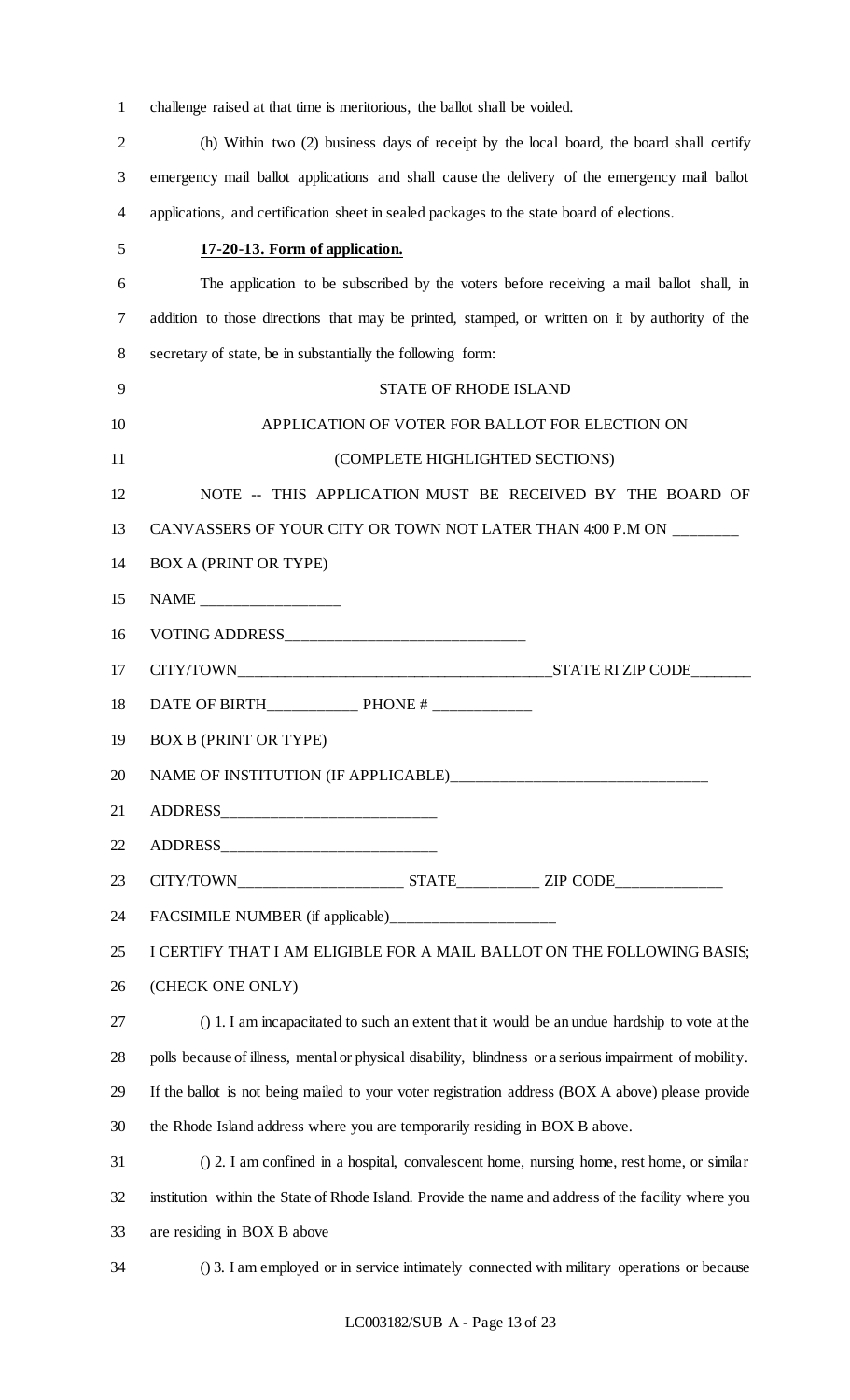I am a spouse or dependent of such person, or I am a United States citizen and will be outside the United States. Complete BOX B above or the ballot will be mailed to the local board of canvassers. () 4. I may not be able to vote at the polling place in my city or town on the day of the 4 election. I choose to vote by mail. If the ballot is not being mailed to your voter registration address (BOX A above) please provide the address within the United States where you are temporarily residing in BOX B above. If you request that your ballot be sent to your local board of canvassers please indicate so in BOX B above. BOX D OATH OF VOTER I declare that all of the information I have provided on this form is true and correct to the best of my knowledge. I further state that I am not a qualified voter of any other city or town or state and have not claimed and do not intend to claim the right to vote in any other city or town or state. If unable to sign name because of physical incapacity or otherwise, applicant shall make his or her mark "X". 14 SIGNATURE IN FULL Please note: A Power of Attorney signature is not valid in Rhode Island. **17-20-13.1. Form of emergency mail ballot application.** The emergency mail ballot application to be subscribed by the voters before receiving a mail ballot shall, in addition to any directions that may be printed, stamped, or written on the application by authority of the secretary of state, be in substantially the following form: 20 STATE OF RHODE ISLAND 21 EMERGENCY APPLICATION OF VOTER FOR BALLOT FOR ELECTION ON\_\_\_\_\_\_\_\_ (COMPLETE HIGHLIGHTED SECTIONS) **NOTE -- THIS APPLICATION MUST BE RECEIVED BY THE BOARD OF CANVASSERS OF YOUR CITY OR TOWN NOT LATER THAN 4:00 P.M. ON\_\_\_\_\_\_\_\_** BOX A (PRINT OR TYPE) NAME \_\_\_\_\_\_\_\_\_\_\_\_\_\_\_\_\_\_\_\_\_\_\_\_\_\_\_\_\_\_\_\_\_\_\_\_\_\_\_\_\_\_\_\_\_\_\_\_\_\_\_\_\_\_\_\_\_\_\_\_\_\_\_\_\_ 27 VOTING ADDRESS CITY/TOWN \_\_\_\_\_\_\_\_\_\_\_\_\_\_STATE RI ZIP CODE \_\_\_\_\_\_\_\_\_\_\_\_\_\_\_\_\_\_\_\_\_\_\_\_\_\_\_\_\_\_ DATE OF BIRTH\_\_\_\_\_\_\_\_\_\_\_\_\_\_\_\_\_\_\_\_PHONE#\_\_\_\_\_\_\_\_\_\_\_\_\_\_\_\_\_\_\_\_\_\_\_\_\_\_\_\_\_\_\_\_ BOX B (PRINT OR TYPE) NAME OF INSTITUTION (IF APPLICABLE) \_\_\_\_\_\_\_\_\_\_\_\_\_\_\_\_\_\_\_\_\_\_\_\_\_\_\_\_\_\_\_\_\_\_\_ 32 ADDRESS 33 ADDRESS 34 CITY/TOWN\_\_\_\_\_\_\_\_\_\_\_\_\_\_\_\_STATE\_\_\_\_\_\_\_\_\_\_ ZIP CODE\_\_\_\_\_\_\_\_\_\_\_\_\_\_\_\_\_\_\_\_\_\_\_\_\_\_\_\_\_

LC003182/SUB A - Page 14 of 23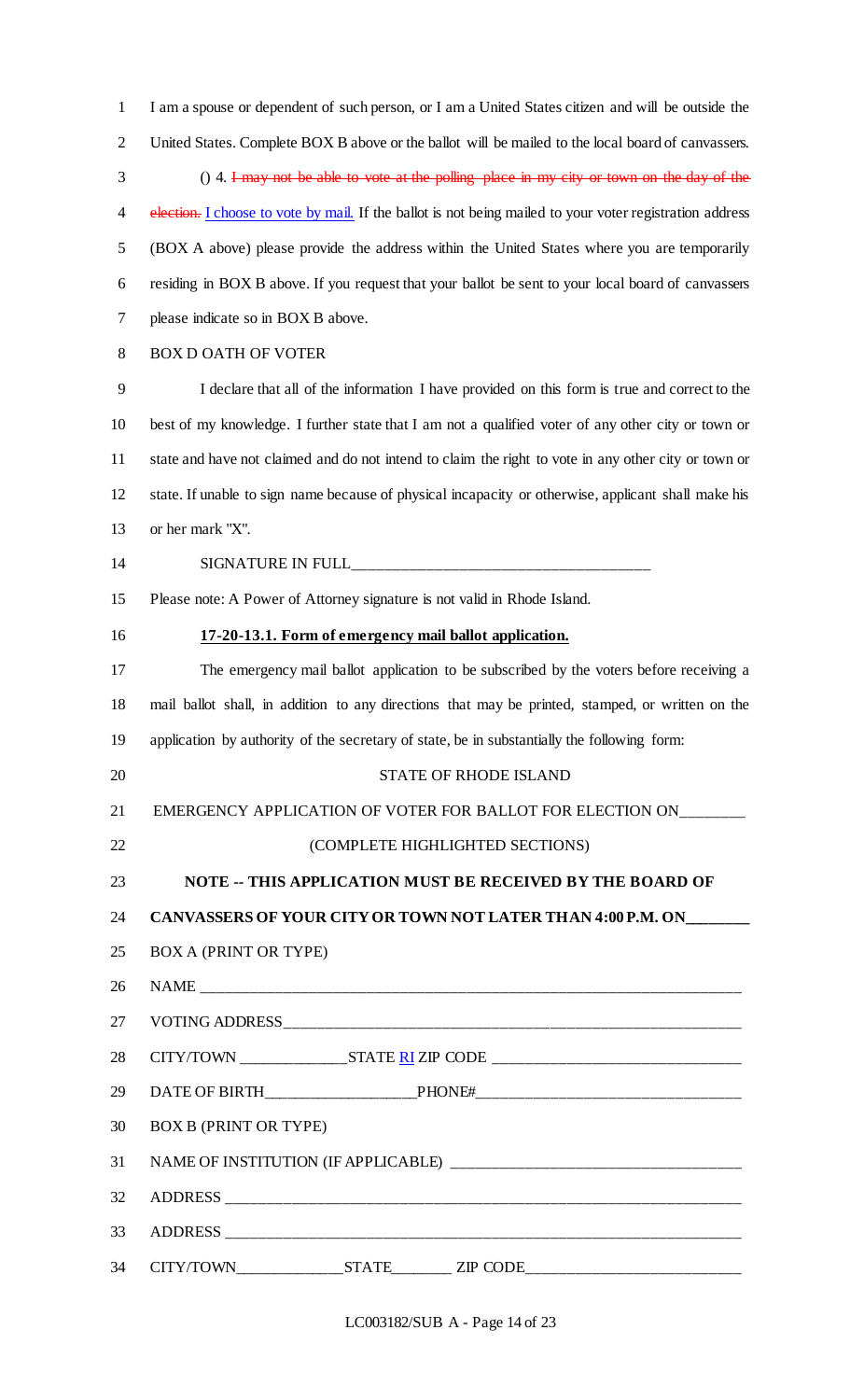#### I CERTIFY THAT I AM ELIGIBLE FOR A MAIL BALLOT ON THE

# FOLLOWING BASIS: **(CHECK ONE ONLY)**

 ( ) 1. I am incapacitated to such an extent that it would be an undue hardship to vote at the polls because of illness, mental or physical disability, blindness or a serious impairment of mobility. If not voting ballot at local board, ballot will be mailed to the address in BOX A above or to the Rhode Island address provided in BOX B above. If the ballot is to be delivered by the local board of canvassers to a person presenting written authorization to pick up the ballot, complete BOX A above and fill in the person's name below.

 I hereby authorize \_\_\_\_\_\_\_\_\_\_\_\_\_\_\_\_\_\_\_\_\_\_\_\_\_\_\_\_\_\_\_\_\_\_ to pick up my ballot at my local board of canvassers.

 ( ) 2. I am confined in a hospital, convalescent home, nursing home, rest home, or similar institution within the State of Rhode Island. Provide the name and address of the facility where you are residing in BOX B above.

 ( ) 3. I am employed or in service intimately connected with military operations or because I am a spouse or dependent of such person, or I am a United States citizen who will be outside the United States. If not voting ballot at local board, provide address in BOX B above.

17 (a) 4. I may not be able to vote at the polling place in my city or town on the day of the 18 election I choose to vote by mail. If the ballot is not being mailed to your voter registration address (BOX A above) please provide the address within the United States where you are temporarily residing in BOX B above. If you request that your ballot be sent to your local board of canvassers please indicate so in BOX B above.

 I hereby authorize \_\_\_\_\_\_\_\_\_\_\_\_\_\_\_\_\_\_\_\_\_\_\_\_\_\_\_\_\_\_\_\_\_\_ to pick up my ballot at my local board of canvassers.

 Under the pains and penalty of perjury, I certify that on account of the following circumstances manifested twenty (20) days or less prior to the election for which I make this 26 application. I will be unable to vote at the polls.

BOX D OATH OF VOTER

 I declare that all of the information I have provided on this form is true and correct to the best of my knowledge. I further state that I am not a qualified voter of any other city or town or state and have not claimed and do not intend to claim the right to vote in any other city or town or state. If unable to sign name because of physical incapacity or otherwise, applicant shall make his or her mark "X".

#### 33 SIGNATURE IN FULL

Please note: A Power of Attorney signature is not valid in Rhode Island.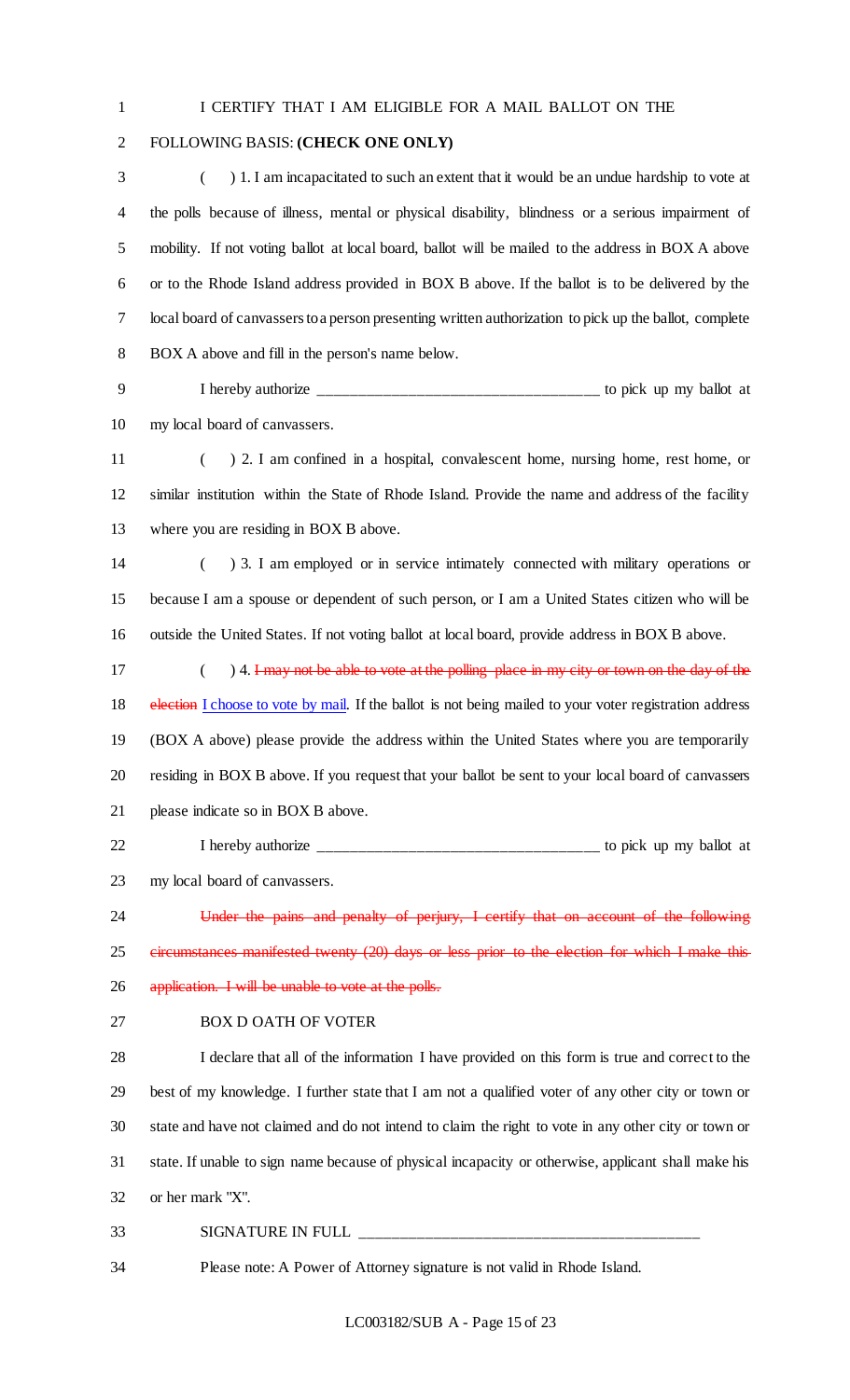**17-20-14. Voting from hospitals, convalescent homes, nursing homes, rest homes or** 

# **similar institutions public or private within the State of Rhode Island -- Penalty for interference.**

 (a) The state board of elections shall appoint as many bipartisan pairs of supervisors as are necessary whose duty it shall be to attend each hospital, rest home, nursing home and convalescent home, or similar types of personal care facility in the state within twenty (20) days prior to the election. They shall supervise the casting of votes by persons using mail ballots at a place that 8 preserves their secrecy and shall take acknowledgments or serve as witnesses, and jointly provide 9 assistance, if requested, to assure proper marking, sealing, and mailing of ballots as voted. Every 10 mail ballot cast by a patient in a hospital or convalescent home within this state must be witnessed 11 by the state supervisors. It shall be the duty of the person or persons in charge of hospitals, rest homes, nursing homes and convalescent homes, or similar types of personal care facility to allow the state supervisors to perform their duties as set forth in this section at all reasonable times. Every person who willfully hinders the state supervisors in performing their duties as set forth in this section shall be guilty of a misdemeanor.

 (b) It shall be the responsibility of the state board of elections to provide all bipartisan pairs of supervisors with an official identification card. All bipartisan pairs of supervisors will be required to have in their possession their identification card when conducting official business.

 (c) Any person who deliberately misrepresents themselves as an official of the board of elections, or who deceives, coerces, or interferes with a voter casting a ballot, shall be subject to prosecution under § 17-20-30.

# **17-20-14.1. Mail ballots -- Local supervision.**

 Each local board shall be authorized to appoint one or more bipartisan pairs of supervisors in the manner that other bipartisan pairs of supervisors are appointed for each election, whose duty it shall be to attend each person who makes an application for a mail ballot under §§ 17-20-2.1 and 17-20-2.2, who does not fall under the provisions of § 17-20-14, and who requests that a bipartisan pair of supervisors be sent by the board of canvassers to that person's place of residence for the purpose of supervising or assisting the mail voter in casting his or her vote. The bipartisan pairs of supervisors shall supervise the casting of votes by persons using the mail ballot at a place that 30 preserves their secrecy and shall take acknowledgments or serve as witnesses, and jointly provide assistance, if requested, to assure proper marking, sealing, and mailing of ballots as voted. The failure or neglect of any local board to appoint these bipartisan pairs, or the failure or neglect of any pair to attend any place at which a mail voter's ballot may be used, or the marking, sealing, or mailing of ballots in the absence of any pair, shall not invalidate any ballot.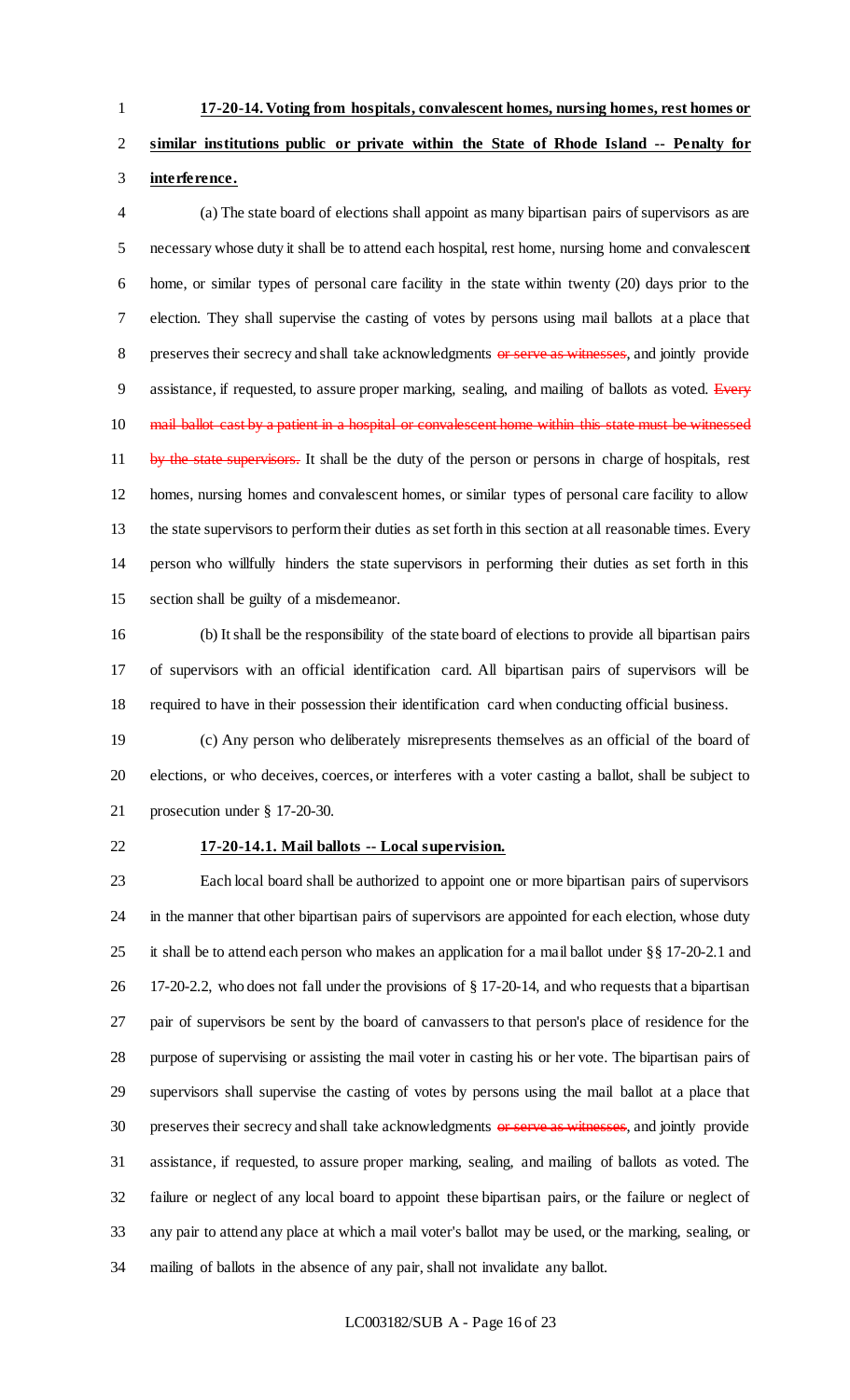# **17-20-14.2. Voting from board of canvassers.**

 The local board of canvassers shall appoint as many supervisors as are necessary whose duty it shall be to supervise the casting of votes by persons using mail ballots at a place that 4 preserves their secrecy and to take acknowledgments or serve as witnesses, and jointly provide assistance, if requested, to assure proper marking, sealing, and mailing of ballots as voted. Every certifying envelope containing a mail ballot cast at a board of canvassers must have the signature 7 of the elector notarized by an appointed person authorized by law to administer oaths or before two 8 (2) appointed witnesses who shall set forth their signature on the form. The certifying envelope of any mail ballot voted at the local board of canvassers shall be stamped by the local board to indicate it was voted on in conformance with the law. Every person who willfully hinders the local supervisors in performing their duties as set forth in this section shall be guilty of a misdemeanor. 12 The local board shall transmit a list to the state board of elections containing the names and signatures of people authorized to witness mail ballots. **17-20-21. Certifying envelopes.**

 The secretary of state shall cause to be prepared and printed and shall furnish with each mail ballot an envelope for sealing up and certifying the ballot when returned. The envelope shall be printed in substantially the following form:

 "After marking ballot or ballots, fold and enclose in this envelope and seal it. Certify to statement hereon. Enclose in envelope addressed to board of elections, which must receive the envelope not later than the time prescribed by § 17-18-11 for the closing of polling places on the day of election."

| 22 |    | Date of Election______________ City/Town of__________________                         |
|----|----|---------------------------------------------------------------------------------------|
| 23 |    | Certificate of Voter                                                                  |
| 24 |    | Print Name of Voter                                                                   |
| 25 |    | I swear or affirm, under penalty of perjury, that I am:                               |
| 26 | 1. | I am a United States citizen;                                                         |
| 27 | 2. | I am a resident and qualified voter of the State of Rhode Island;                     |
| 28 | 3. | I am eligible to cast a mail ballot under the provisions of § 17-20-2; and            |
| 29 | 4. | I am not qualified to vote elsewhere. I have not and will not vote elsewhere in       |
| 30 |    | this election.                                                                        |
| 31 |    | I hereby attest under the pains and penalty of perjury, that the enclosed voted       |
| 32 |    | ballot was cast by me, and that the signature or mark on this certifying envelope was |
| 33 |    | made by me.                                                                           |
| 34 |    |                                                                                       |

LC003182/SUB A - Page 17 of 23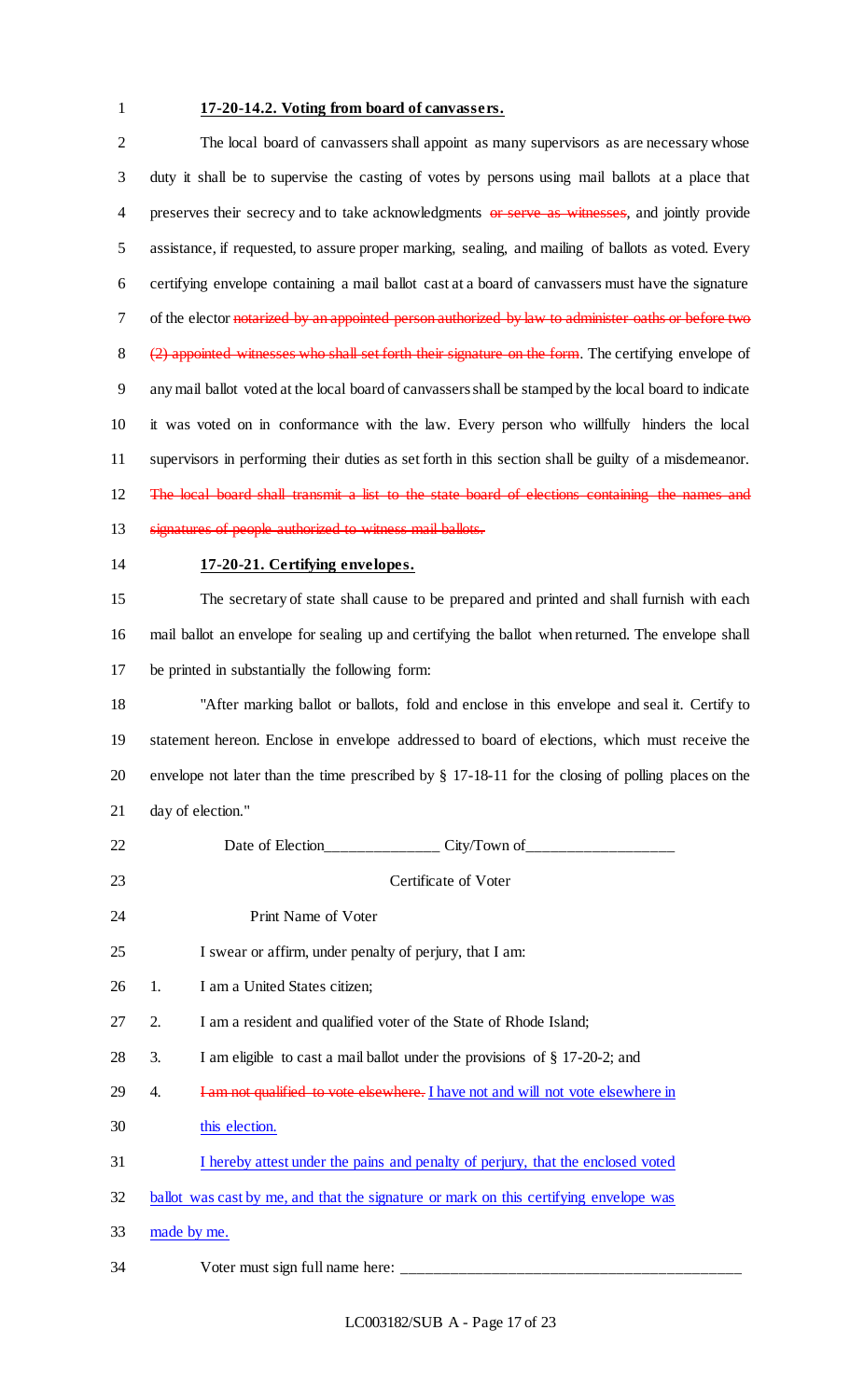| 1  | (If unable to sign name because of physical incapacity or otherwise, voter shall make his                   |
|----|-------------------------------------------------------------------------------------------------------------|
| 2  | or her mark " $(X)$ ").                                                                                     |
| 3  | I hereby attest under penalty of perjury that the enclosed voted ballot was cast, and the                   |
| 4  | signature or mark on this certifying envelope was made by the voter whose name appears on                   |
| 5  | the label above.                                                                                            |
| 6  | Before me the ____________ day of _____________ 20_____, at ___________ (city or town),                     |
| 7  | county of ______________, state of ______________, personally appeared the above named voter,               |
| 8  | to me known and known by me to be the person who affixed his or her signature to this ballot                |
| 9  | envelope.                                                                                                   |
| 10 |                                                                                                             |
| 11 | <b>Notary Public</b>                                                                                        |
| 12 | Notary must also print his or her name                                                                      |
| 13 | Witness:                                                                                                    |
| 14 |                                                                                                             |
| 15 | (Signature)(Print Name) (Address)                                                                           |
| 16 | (Signature)(Print Name) (Address)                                                                           |
| 17 | Note: Mail ballots must either be sworn to before a notary public or before two (2)                         |
| 18 | witnesses who must sign their names and addresses.                                                          |
| 19 | 17-20-23. Marking and certification of ballot.                                                              |
| 20 | (a) A voter may vote for the candidates of the voter's choice by making a mark in the space                 |
| 21 | provided opposite their respective names.                                                                   |
| 22 | (b) In case a voter desires to vote upon a question submitted to the vote of the electors of                |
| 23 | the state, the voter shall mark in the appropriate space associated with the answer that the voter          |
| 24 | desires to give.                                                                                            |
| 25 | (c) Voters receiving a mail ballot pursuant to $\frac{8}{9}$ 17-20-2(1), (2), and (4) shall mark the ballot |
| 26 | in the presence of two $(2)$ witnesses or some officer authorized by the law of the place where             |
| 27 | marked to administer oaths. Voters receiving a mail ballot pursuant to § 17-20-2(3) do not need to          |
| 28 | have their ballot witnessed or notarized. Except as otherwise provided for by this chapter, the voter       |
| 29 | shall not allow the official or witnesses to see how he or she marks the ballot and the official or         |
| 30 | witnesses shall hold no communication with the voter, nor the voter with the official or witnesses,         |
| 31 | as to how the voter is to vote. Thereafter, the The voter shall enclose and seal the ballot in the          |
| 32 | envelope provided for it. The voter shall then execute before the official or witnesses the                 |
| 33 | eertification on the envelope. The voter shall then enclose and seal the certified envelope with the        |
| 34 | ballot in the envelope addressed to the state board and cause the envelope to be delivered to the           |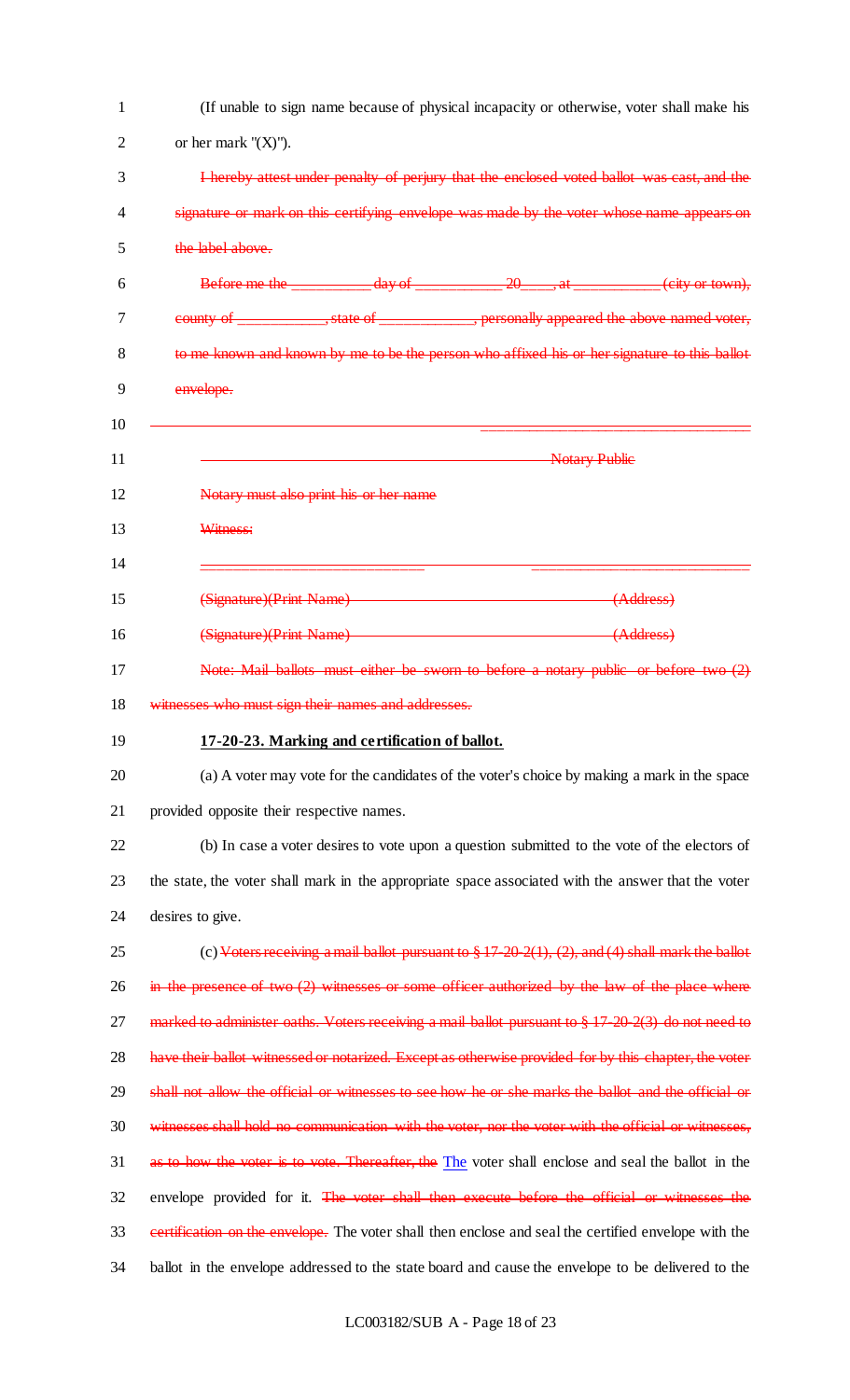- state board on or before election day.
- (d) These ballots shall be counted only if received within the time limited by this chapter. (e) There shall be a space provided on the general election ballot to allow the voter to write
- in the names of persons not in nomination by any party as provided for in §§ 17-19-31 and 17-20- 24.
- 

# **17-20-24.1. Irregularities in obtaining and casting mail ballots.**

 The requirements set forth by this chapter controlling mail ballot eligibility and the procedure by which mail ballots are obtained and cast shall be strictly applied to assure the integrity of the electoral system. No mail ballot which was not obtained and/or cast in material conformance with the provisions of this title shall be certified by the board of elections. Notwithstanding the 11 provisions of § 34-12-3 to the contrary, any mail ballot application or mail ballot certification 12 notarized by a person who is not in fact a notary public or other officer authorized to administer 13 oaths and take acknowledgements shall be void. Nothing in this chapter shall be construed to require the disqualification of a ballot merely because the elector did not sign the elector's full name as it is listed on the voter registration list, but omitted or included a middle initial or name, abbreviated a first and/or middle name, or made a similar omission or inclusion, as long as the board of elections can reasonably determine the identity of the voter.

# **17-20-30. Penalty for violations.**

 (a) Any person who knowingly makes or causes to be made any material false statement in connection with his or her application to vote as a mail voter, or who votes or attempts to vote under the provisions of this chapter, by fraudulently signing the name of another upon any envelope provided for in this chapter, or who, not being a qualified voter and having knowledge or being chargeable with knowledge of the fact, attempts to vote under this chapter, or who votes the ballot of another voter, or who deliberately prevents or causes to prevent the mail ballot to be received by 25 the voter or to be returned to the board of elections, or who falsely notarizes or witnesses the voter signature on the ballot application or mail ballot, or who deceives, coerces, or interferes with the voter casting his or her ballot, and any person who does or attempts to do, or aid in doing or attempting to do, a fraudulent act in connection with any vote cast or to be cast under the provisions of this chapter, shall be guilty of a felony.

 (b) Any person who, having received a mail voter's ballot and having voted or not voted the mail ballot, votes or fraudulently attempts to vote at any elective meeting within the state held on the day for which the ballot was issued shall be guilty of a felony.

 (c) Any officer or other person who intentionally opens a mail voter's certified envelope or examines the contents before the envelope is opened by the board of elections, as provided in this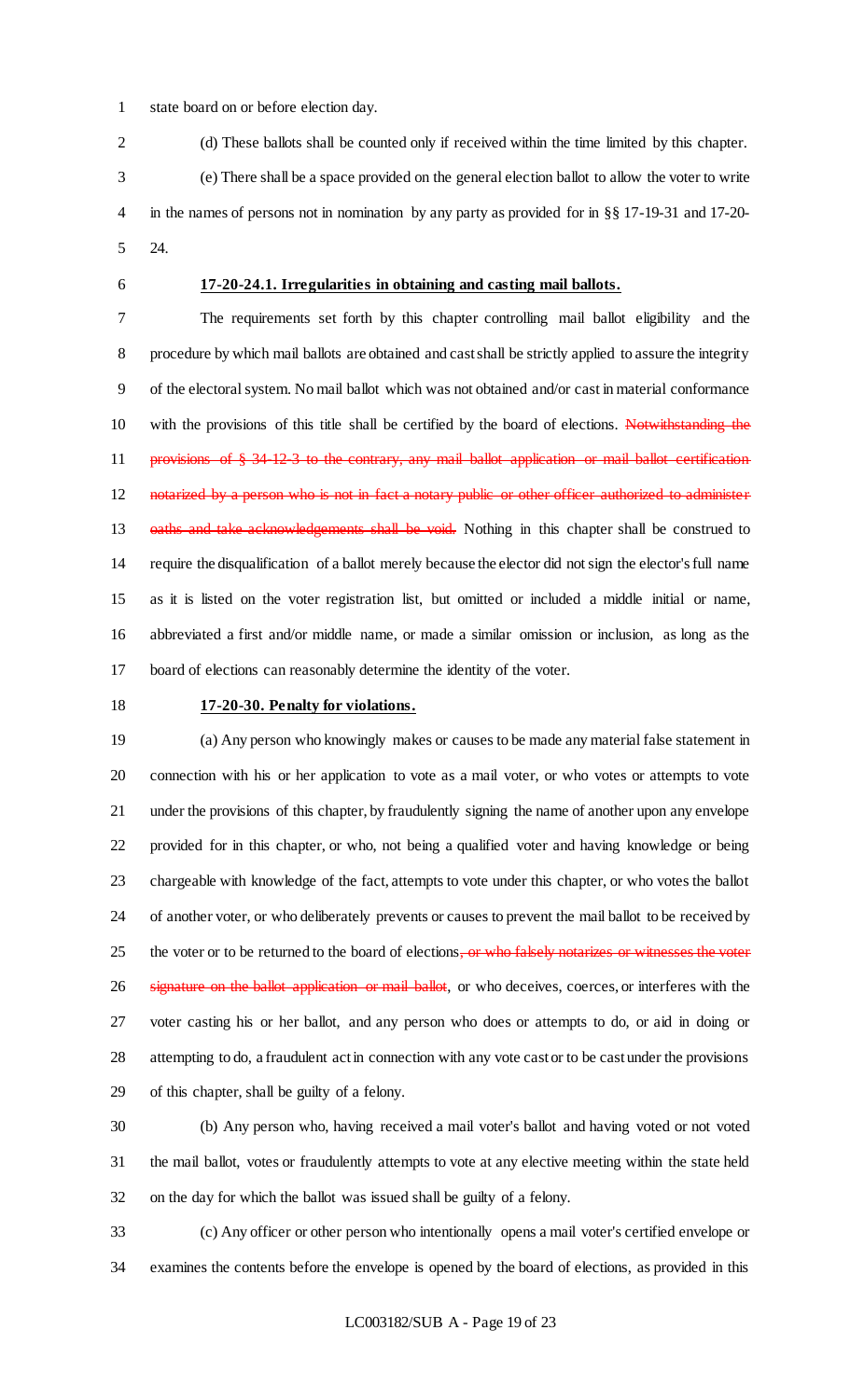1 chapter, shall be guilty of a felony.

| $\overline{2}$ | (d) The offenses in this section shall be punishable by imprisonment of not more than ten                |
|----------------|----------------------------------------------------------------------------------------------------------|
| 3              | (10) years and/or by a fine of not less than five hundred dollars (\$500) nor more than five thousand    |
| 4              | dollars (\$5000).                                                                                        |
| 5              | SECTION 6. Chapter 17-20 of the General Laws entitled "Mail Ballots" is hereby amended                   |
| 6              | by adding thereto the following sections:                                                                |
| 7              | 17-20-2.3. Online application for mail ballot.                                                           |
| 8              | (a) In addition to any other available means of applying for a mail ballot, the secretary of             |
| 9              | state shall establish and maintain a system, through which voters may apply for a mail ballot online.    |
| 10             | (b) Applications filed using such system shall be considered filed on the calendar date the              |
| 11             | application is initially transmitted by the voter through the online mail ballot application system.     |
| 12             | (c) A voter shall be able to apply for a mail ballot using the online ballot application system          |
| 13             | when the voter:                                                                                          |
| 14             | (1) Completes an online mail ballot application form, established by the secretary of state,             |
| 15             | substantially similar to the paper-based mail ballot application form established by § 17-20-13;         |
| 16             | (2) Affirms, subject to penalty of perjury, by means of electronic or manual signature, that             |
| 17             | the information contained in the mail ballot application is true; and                                    |
| 18             | (3) Verifies the voter's identity by providing the voter's date of birth and a Rhode Island              |
| 19             | driver's license number or state identification number.                                                  |
| 20             | (d) The portal for mail ballot applications shall be available in any language required by               |
| 21             | federal or state voting rights laws.                                                                     |
| 22             | (e) To ensure full, equal, and independent access to all voters with disabilities, the portal            |
| 23             | for mail ballot applications shall comply with all requirements under Title II of the Americans with     |
| 24             | Disabilities Act, 42 U.S.C. §§ 12131-12165, and Web Content Accessibility Guidelines (WCAG)              |
| 25             | 2.0 compliance level AA.                                                                                 |
| 26             | 17-20-22.1. Mail ballot drop boxes.                                                                      |
| 27             | (a) "Drop box" means the locked and secure container established and maintained by the                   |
| 28             | board of elections, in accordance with this section, that shall serve as a receptacle for the receipt of |
| 29             | mail and emergency ballots cast by voters. Every drop box established by the board of elections          |
| 30             | shall be deemed to be the property of the board of elections and shall be accessible to the public,      |
| 31             | beginning twenty (20) days prior to the date of a state election and twenty-four (24) hours per day      |
| 32             | and seven (7) days per week throughout this period, if established outside a municipal building,         |
| 33             | and during the normal business hours of the facility if established inside a municipal building. All     |
| 34             | drop boxes must be accessible on election day, from the time polls open until the time they close,       |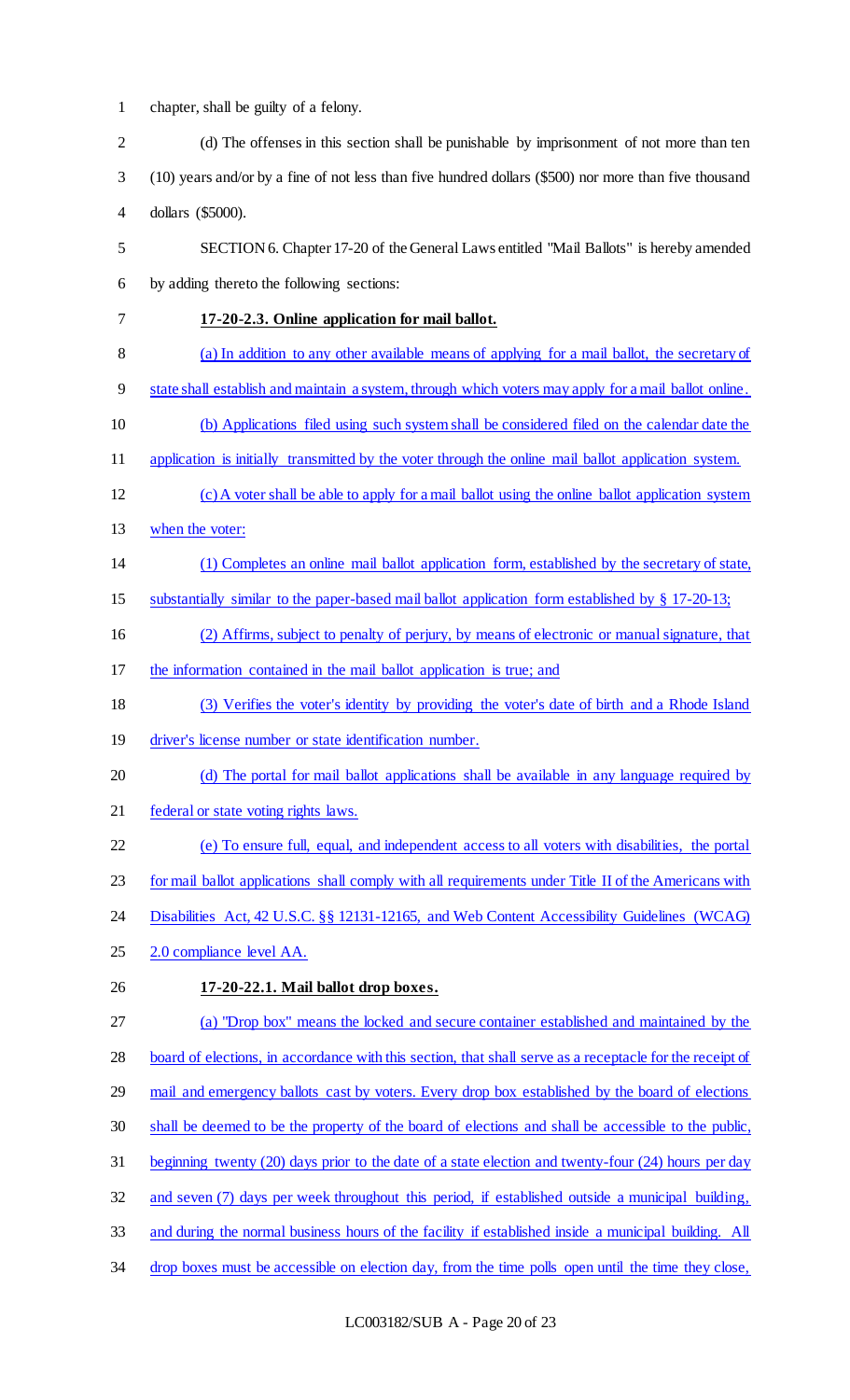1 in accordance with §§ 17-18-10 and 17-18-11. Any ballot that is cast by a voter, as either a mail 2 ballot, or emergency ballot and is deposited into a drop box on or before the close of polls on election day, shall be deemed to be received by and in the possession of the board of elections. At 4 the close of polls on election day, upon the last ballot deposited by any person in line at that time, a designated agent of the board of elections shall ensure that no other ballots are deposited in the drop box. (b) Drop boxes must be labeled "State of Rhode Island Official Ballot Drop Box for Mail 8 Ballots," and include language about postage and display the official seal of the board of elections. Drop boxes must be accessible by persons with disabilities. Drop boxes shall be monitored by a video surveillance system. (c) No town or city shall have fewer than one drop box. A drop box may be established inside a municipal building, only if the building remains open and accessible to the public throughout the prescribed time period prior to election day and until the close of the polls, in accordance with § 17-18-10. A drop box shall also be placed outside the Office of the Board of Elections and the Election Division of the Office of the Secretary of State. Drop boxes must be placed in locations that are accessible to persons with disabilities. (d) Each local board of canvassers shall determine the location of every drop box located within the geographic area over which that local board has authority, in accordance with the 19 regulations promulgated by the board of elections. (e) Each drop box shall not accept the deposit of mail ballots after the last person in line to deposit a ballot in that drop box at the time the polls close, on the day of the election, has deposited their ballot. (f) Each local board shall make the location of every drop box within the area over which 24 it has authority publicly available on its website, to the extent feasible. The board of elections shall 25 make the location of all drop boxes located within the state, publicly available at its office and on 26 its website. (g) The board of elections shall designate one or more staff members of each local board of canvassers, as the official agents of the board of elections, for purposes of retrieving ballots 29 deposited in drop boxes and establish a schedule and process by which drop boxes are regularly emptied and any ballots they contain are securely and promptly transported to the board of elections. (h) The board of elections shall promulgate regulations consistent with this section, including regulations for the location of drop boxes and the receipt, storage, security, regular collection, and transportation of the mail ballots returned.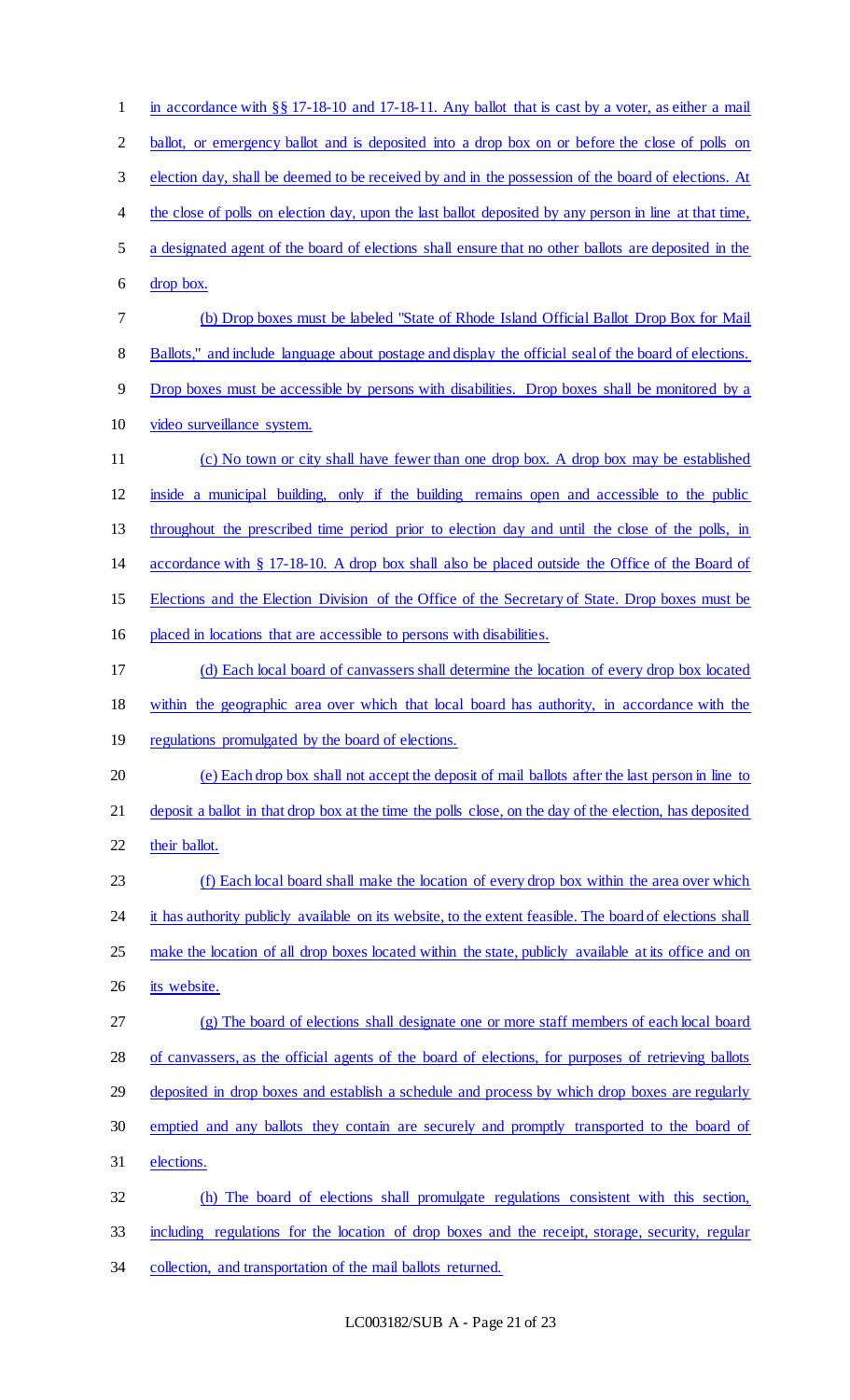| $\mathbf{1}$   | (i) The board of elections may promulgate regulations for the use of drop boxes for                   |
|----------------|-------------------------------------------------------------------------------------------------------|
| $\overline{2}$ | depositing mail ballot applications during the applicable timeframe for accepting mail ballot         |
| 3              | applications.                                                                                         |
| $\overline{4}$ | SECTION 7. Section 17-20-32 of the General Laws in Chapter 17-20 entitled "Mail                       |
| 5              | Ballots" is hereby repealed.                                                                          |
| 6              | 17-20-32. Inquiry by board of elections.                                                              |
| 7              | Upon the request of any candidate for public office and upon a showing of good cause for              |
| 8              | it or upon its own motion, the board of elections shall inquire into any notary public or witness who |
| 9              | witnesses the voter signatures on more than fifty (50) mail ballot envelopes in any one election and  |
| 10             | any notary public or witness who the board has reason to believe has not complied with the            |
| 11             | provisions of this chapter. The inquiry shall attempt to determine whether the notary public or       |
| 12             | witness was actually present when the documents were signed by the voters and whether all other       |
| 13             | applicable requirements set forth in this chapter were complied with. Any criminal violation of this  |
| 14             | chapter uncovered by the board of elections shall be referred to the state police for further         |
| 15             | investigation.                                                                                        |
| 16             | SECTION 8. This act shall take effect upon passage.                                                   |

LC003182/SUB A ========

 $=$